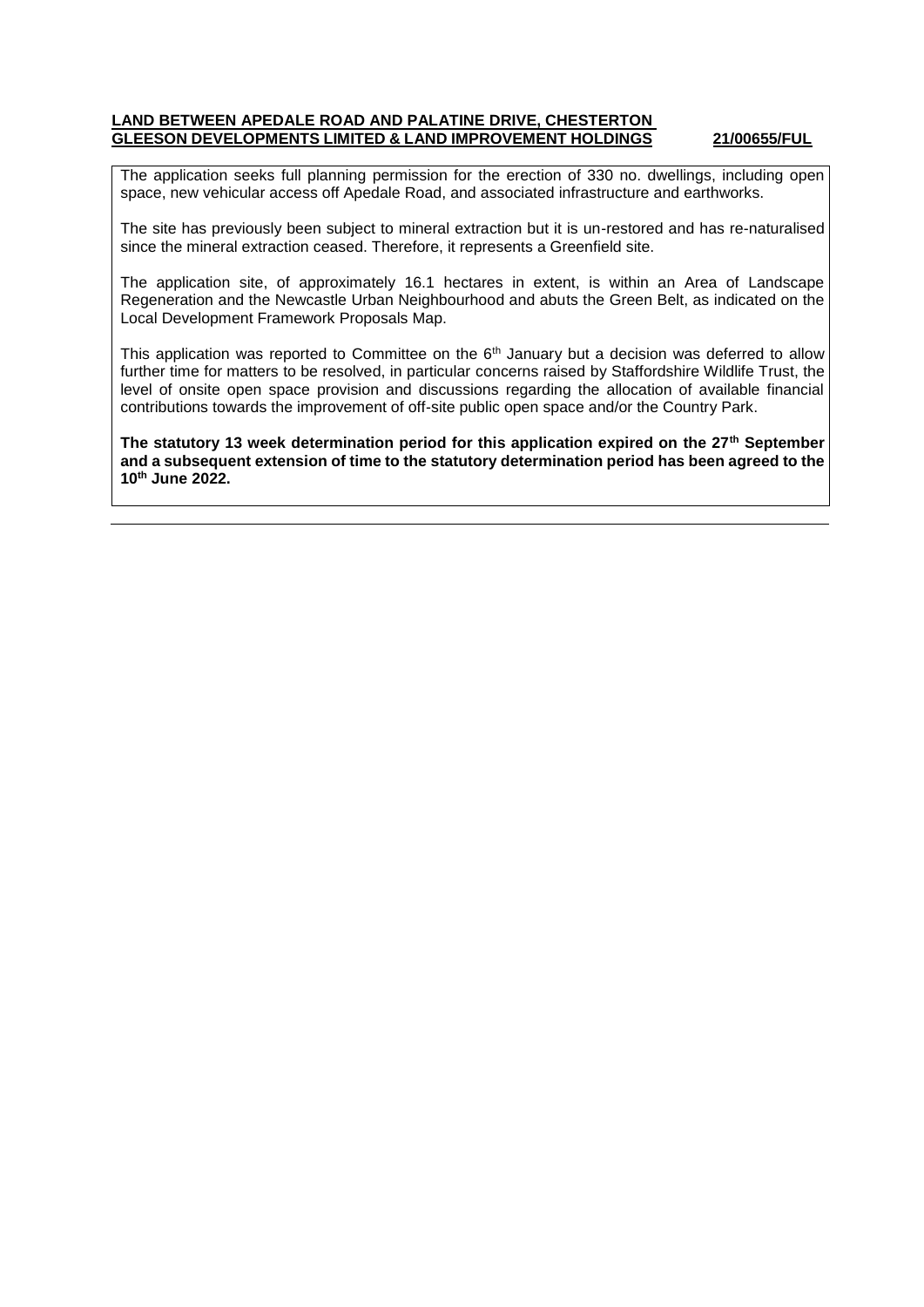### **RECOMMENDATIONS**

**A. Subject to the applicant first entering into a Section 106 obligation by the 15th July 2022 to secure undertakings to carry out earthworks to restore the land affected by former quarrying and to oblige the owner not to further implement a permission for clay extraction; a residential travel plan monitoring fee of £7,000; a management agreement for the long term maintenance for the open space on-site; a financial contribution of £140,000 towards the improvement and maintenance of off-site public open space and/ or Apedale Country Park; a financial contribution of £249,317 towards off-site Biodiversity enhancements; and a review mechanism of the scheme's ability to make a more or fully policy compliant obligations, including the provision of affordable housing, if the development is not substantially commenced within 24 months from the date of the decision, and the provision of such affordable housing if then found financially viable,**

**PERMIT the application subject to conditions relating to the following matters:-**

- **1. Standard time limit for commencement of development;**
- **2. Approved plans;**
- **3. Facing and roofing materials;**
- **4. Boundary treatments incorporating the recommendations of the County Ecologist;**
- **5. Hardstandings;**
- **6. Provision of access, internal roads, private drives and parking areas;**
- **7. Surfacing materials and surface water drainage for the private drives and parking areas; 8. The provision of a footway on the southern side of Apedale Road from the site access to the junction of Audley Road / Castle Street;**
- **9. Garages retained for vehicle parking;**
- **10. Secure cycle storage;**
- **11. Electric vehicle charging provision;**
- **12. Residential Travel Plan Framework;**
- **13. Highway & Environmental Construction Management Plan (CMP);**
- **14. Tree protection measures;**
- **15. Prior approval and implementation of updated soft landscaping masterplan;**
- **16. Prior approval of detailed plans for areas of open space and play equipment**
- **17. Archaeological investigation and implementation;**
- **18. Land contamination remediation;**
- **19. Ground gas investigations;**
- **20. Unexpected land contamination;**
- **21. Prior approval of soil/ material importation;**
- **22. Flood risk mitigation measures;**
- **23. Detailed surface water drainage scheme;**
- **24. Construction Environment and Ecology Management Plan;**
- **25. 10 year Ecology and Landscape Mitigation and Management Plan (ELMMP);**
- **26. Provision of bat, bird boxes, swift bricks and sparrow terraces as per enhancements plan;**
- **27. Prior approval of external lighting;**
- **28. Waste storage and collection arrangements**
- **29. Noise mitigation measures for plots 1-5 and plots 327-330;**
- **30. Noise management and mitigation measures during construction.**

**B. Should the matters referred to in (B) above not be secured within the above period, then the Head of Planning be given delegated authority to refuse the application on the grounds that without such matters being secured the development would fail to secure sustainable development objectives, or, if he considers it appropriate, to extend the period of time within which the obligation can be secured.** 

## **Reason for recommendations**

Whilst the site is Greenfield and there would be impacts on the sites biodiversity, the redevelopment of the site for housing, which would make a significant contribution to the Councils housing supply, within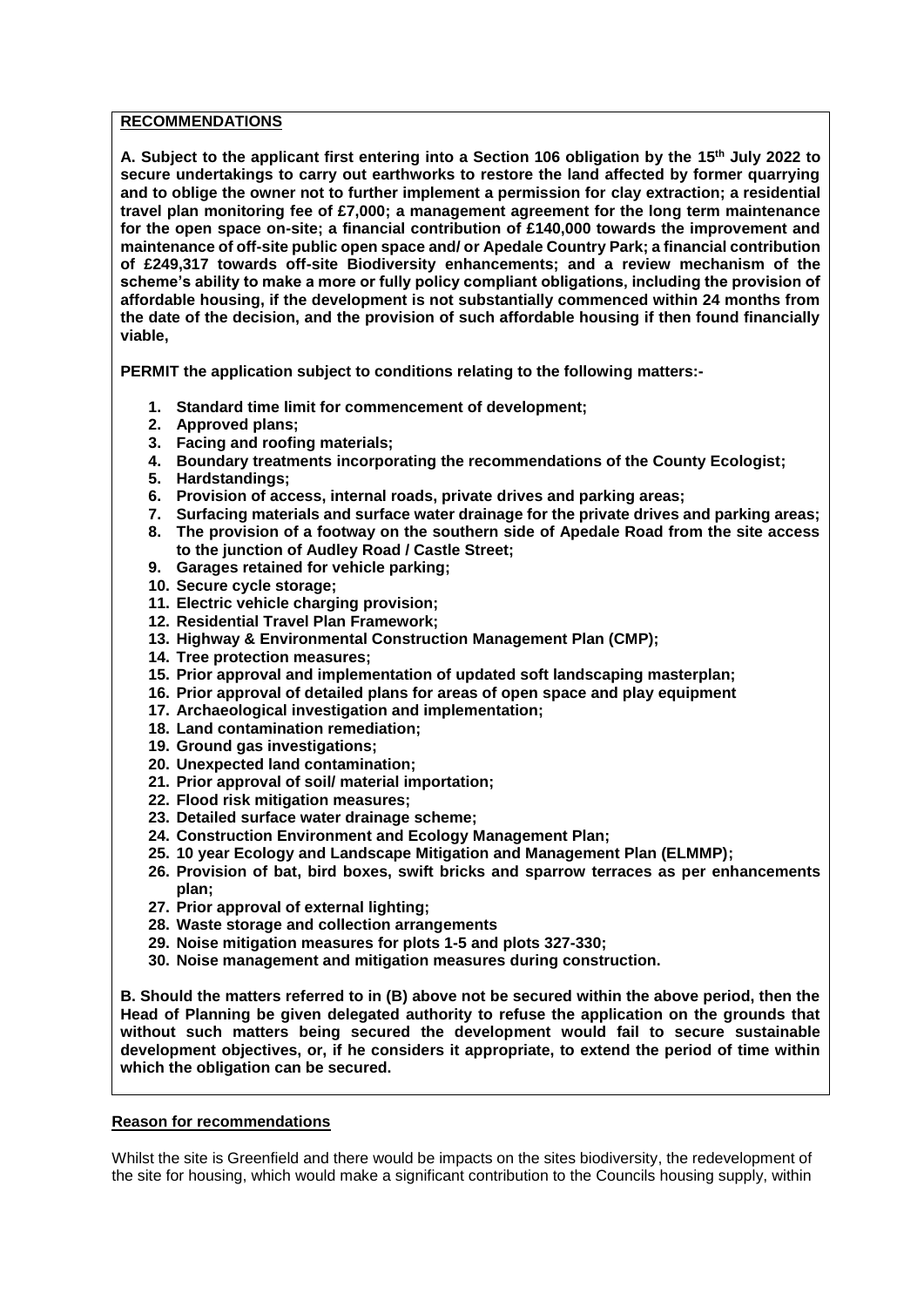a sustainable urban location, accords with local and national planning policy and all impacts can be suitably mitigated. The scheme is considered acceptable in terms of its design, its impact on the landscape, highway safety and trees. Subject to an acceptable level of on-site public open space being secured, along with a number of appropriate conditions, the development represents a sustainable form of development and should be supported.

It is accepted, following receipt of independent financial advice, that a policy compliant scheme is not viable and that the scheme can only sustain a certain level of contributions but the benefits of the development are considered to outweigh the harm caused by the additional demand created by the development on the area. A Section 106 agreement is required to secure appropriate and justified S106 Obligations, including financial contributions which can be afforded, along with a viability review mechanism should substantial commencement not be achieved promptly.

### **Statement as to how the Local Planning Authority has worked in a positive and proactive manner in dealing with this application**

The LPA has engaged in pre application discussions with the applicant and officers of the Authority have requested further information throughout the application process and the applicant has subsequently provided amended and additional information.

# **KEY ISSUES**

1.1 The application seeks full planning permission for the erection of 330 no. dwellings, including open space, new vehicular access off Apedale Road, and associated infrastructure and earthworks.

1.2 The application site, of approximately 16.1 hectares in extent, is within an Area of Landscape Regeneration and the Newcastle Urban Neighbourhood and abuts the site of the White Rock Community Facility proposal, and the Green Belt as indicated on the Local Development Framework Proposals Map.

1.3 The site previously received outline planning permission in December 2014, reference 13/00525/OUT, for a residential development of up to 350 dwellings including open space, new vehicular accesses, infrastructure, ancillary development and associated earthworks. A reserved matters application was not received and the outline permission subsequently lapsed.

1.4 A section of the site was previously used for mineral extraction. However this part of the site is un-restored and has re-naturalised since the mineral extraction ceased. This is the subject of a planning permission granted in 1949 for the working of clay, and deposit of waste materials. A clause in the previous S106 Agreement for the outline permission included undertakings to carry out earthworks to restore the land affected by former quarrying and to oblige the owner not to further implement a permission for clay extraction. The County Council, as the minerals and waste planning authority raise no objections subject to a clause in the S106 Agreement to secure suitable restoration works.

1.5 The application site is located adjacent to a known archaeological feature, namely a Roman Fort adjacent to the neighbouring high school. The application is accompanied by an Archaeological Desk Based Assessment which is again found to be acceptable subject to conditions which secure archaeological mitigation works prior to the commencement of the development.

1.6 Representations received in response to this application have raised issues of devaluation of properties and loss of views. Such matters are not material to the determination of the application. Concern has also been expressed regarding publicity of the application. It is confirmed that the application was advertised by press notice and site notice (five in total) and as such accords with the publicity requirements set out in legislation and within the adopted Statement of Community Involvement.

1.7 The proposed development raises a number of key issues for consideration in the determination of this application, these are:-

1. The principle of the development of this site for residential,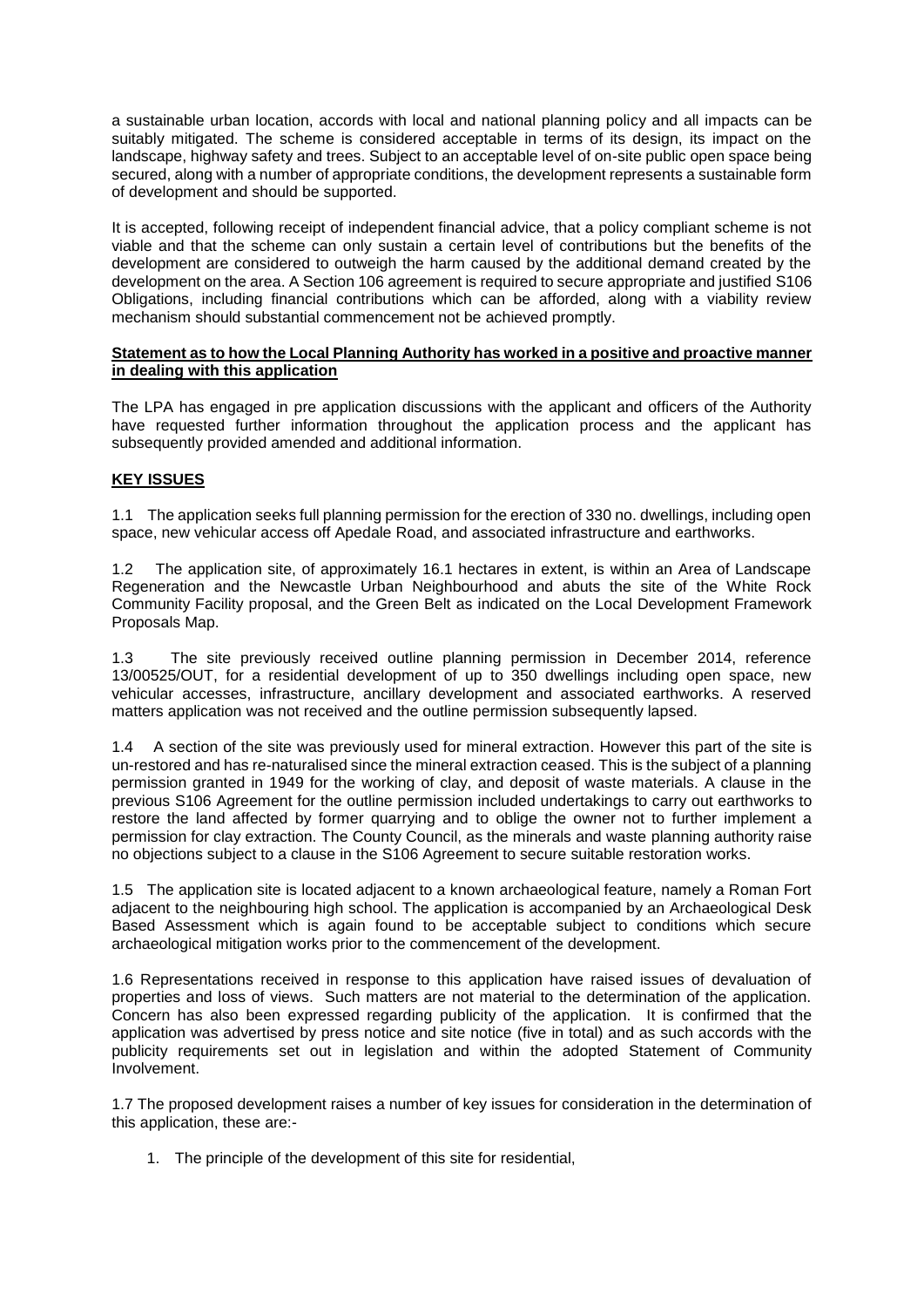- 2. The impact of the development on the landscape, including the associated engineering and restoration work and the design of the residential development,
- 3. The impact of the development on highway safety,
- 4. Acceptable standards of residential amenity,
- 5. Open space provision,
- 6. Ecological impacts and implications,
- 7. Flood risk and sustainable drainage,
- 8. Planning obligations and financial viability
- 9. Planning balance

#### 2. Is the principle of the development of this site for residential purposes acceptable?

2.1 The site lies within the urban area on land designated locally as an Area of Landscape Regeneration, which abuts the Green Belt, as indicated on the Local Development Framework Proposals Map. No part of the site meets the definition of previously developed land, as contained within the National Planning Policy Framework (NPPF) and on this basis the land can be referred to as a Greenfield site.

2.2 Saved Policy NLP H1 indicates that planning permission for residential development will only be given in certain circumstances – one of these is where the site lies within the urban area of Newcastle. Residential development on the application site is therefore in accordance with policy H1.

2.3 Policy SP1 of the CSS states that new development will be prioritised in favour of previously developed land where it can support sustainable patterns of development and provides access to services and service centres by foot, public transport and cycling. The CSS goes on to state that sustainable transformation can only be achieved if a brownfield site offers the best overall sustainable solution and its development will work to promote key spatial considerations. Priority will be given to developing sites which are well located in relation to existing neighbourhoods, employment, services and infrastructure and also taking into account how the site connects to and impacts positively on the growth of the locality.

2.4 Policy ASP5 of the Core Spatial Strategy (CSS) referring to the Kidsgrove and Newcastle urban neighbourhoods sets a requirement for at least 4,800 net additional dwellings in the urban area of Newcastle-under-Lyme by 2026 and a target of at least 3,200 dwellings within Newcastle Urban Central (which includes Silverdale, Thistleberry, Knutton, Cross Heath, Chesterton and the Town Centre).

2.5 It is the case that local and national planning policy seeks to provide new housing development within existing urban development boundaries on previously developed land. The NPPF also seeks to support the Government's objective of significantly boosting the supply of homes. It also sets out that there is a presumption in favour of sustainable development.

1.6 The Council is currently able to demonstrate a five year supply of specific deliverable housing sites, with the appropriate buffer, with a supply of 7.3 years as at the 31st March 2021. Given this, it is appropriate to consider the proposal in the context of the policies contained within the approved development plan.

2.7 The NPPF has at its core a presumption in favour of sustainable development, in particular it sets out at paragraph 11 that for decision-taking this means approving development proposals that accord with an up-to-date development plan without delay; or where there are no relevant development plan policies, or the policies which are most important for determining the application are out-of-date, granting permission unless:

- i. the application of policies in the Framework that protect areas or assets of particular importance provides a clear reason for refusing the development proposed; or
- ii. any adverse impacts of doing so would significantly and demonstrably outweigh the benefits, when assessed against the policies in this Framework taken as a whole.

(Para 11(d))

2.8 Whilst the site is Greenfield, it is located in the urban area and it is considered to represent a sustainable location for housing development by virtue of its close proximity to services, amenities and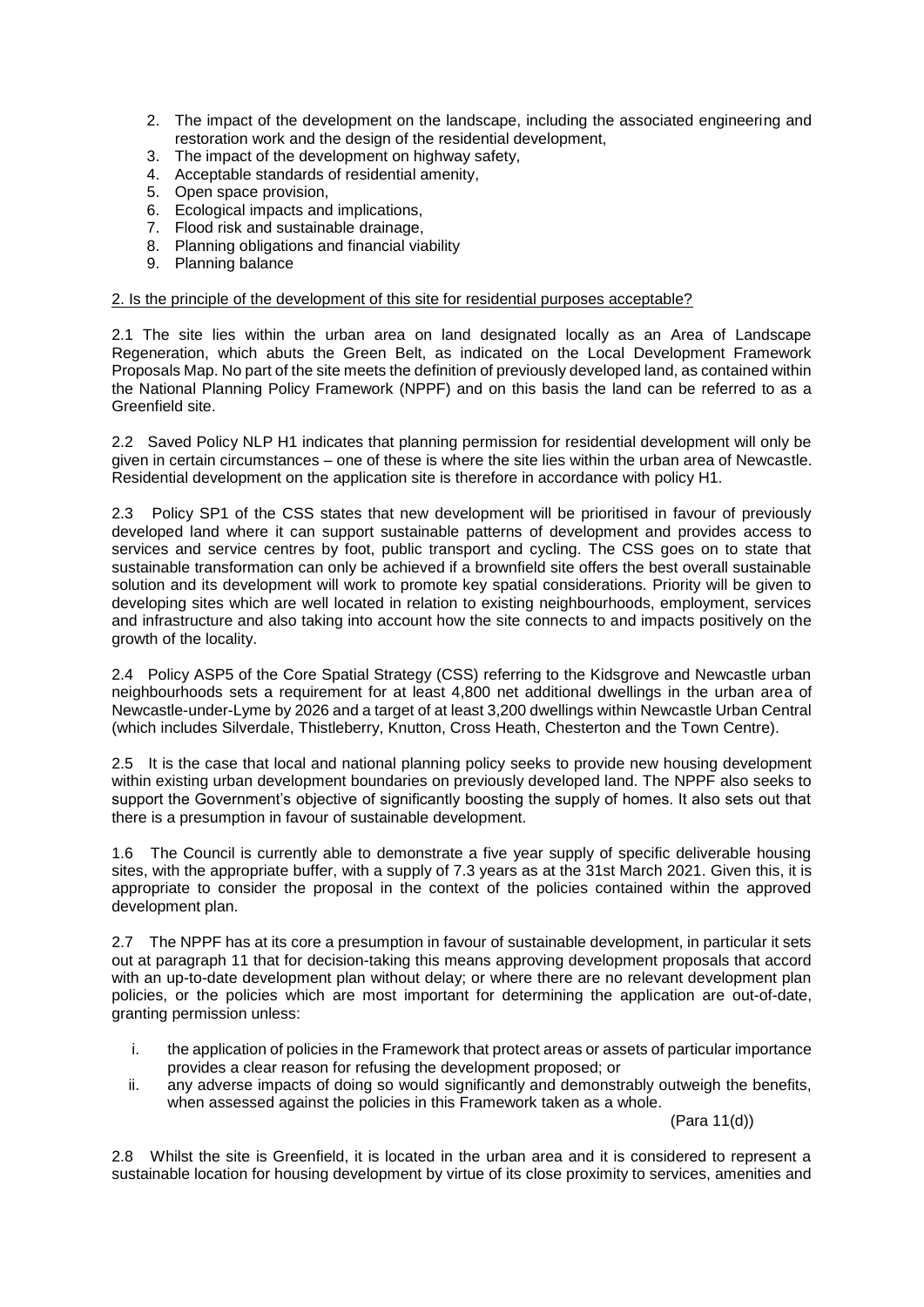employment opportunities. In light of this, and bearing in mind that the Council can demonstrate a five year housing land supply the relevant policies of the development plan are considered to be up-to-date. As such the tilted balance as set out at paragraph 11(d) (ii) isn't triggered.

3. The impact of the development on the landscape, including the associated engineering and restoration work and the design of the residential development

3.1 The application site is a former quarry which has revegetated to provide grazing land. The site slopes down (descends), primarily from north-west to south-east with a steep gradient change in a central location within the site, particularly where the quarrying works were primarily undertaken. Therefore, in order to deliver a development on the site a high degree of re-profiling works are required to form development plateaus. This will require a "cut and fill" exercise and the development will need to be delivered in phases over a number of years. Given that this site is in a coal mining low risk area for development there is no basis upon which it could be concluded that the ground conditions of the site are not suitable for the proposed use.

3.2 The submitted design and access statement (DAS) sets out that the proposed site layout is designed around a clear hierarchy of roads which runs from the proposed access point into a devolving root/branch formation, including a combination of estate roads and shared private access roads/ culde-sacs. The site has been designed to include a good number of varied house types, with two distinct character areas to improve the aesthetic vernacular of the scheme and to create both interest and to reflect the existing vernacular of the surrounding area.

2.3 Paragraph 126 of the recently published revised National Planning Policy Framework states that good design is a key aspect of sustainable development, creates better places in which to live and work and helps make development acceptable to communities. Furthermore, paragraph 130 of the revised framework lists 6 criterion, a) – f) with which planning policies and decisions should accord and details, amongst other things, that developments should be visually attractive and sympathetic to local character and history, including the surrounding built environment and landscape setting while not preventing or discouraging appropriate innovation or change.

3.4 Policy CSP1 of the Core Spatial Strategy (CSS) lists a series of criteria against which proposals are to be judged including contributing positively to an area's identity in terms of scale, density, layout and use of materials. This policy is considered to be consistent with the revised NPPF.

3.5 Section 7 of the adopted Newcastle-under-Lyme and Stoke-on-Trent Urban Design Guidance Supplementary Planning Document (2010) provides residential design guidance. In particular, Policy R3 states that new housing must relate well to its surroundings. It should not ignore the existing environment but should respond to and enhance it, exploiting existing site characteristics, such as mature trees, existing buildings or long views and incorporating them into the proposal. In addition, Policy R14 states that developments must provide an appropriate balance of variety and consistency.

2.6 The proposed development has been presented to a Design Review Panel (DRP) at an early stage in the process, as encouraged by the NPPF. The design has evolved and enhancements have been made to the scheme to ensure that the scheme proposed is the best design for the site when considering the engineering and deliverability challenges encountered.

3.7 The proposed scheme demonstrates an acceptable level of design quality in terms of the individual house types proposed and the variety of the street scenes throughout the development. The concept of two different character types throughout the development is supported and will help to break up the street scenes visually and add architectural interest to the development. The mix of two different red facing bricks, with buff contrasts, would add interest to the streetsecene also. Soft landscaping and the avoidance of large expanses of frontage car parking will further supplement the appearance of the proposed development.

3.8 The site forms part of the Area of Landscape Regeneration (saved NLP policy N22). This policy states the Council will support, subject to other plan policies, proposals that would regenerate the landscape appropriate to its urban or rural location, and that where development can be permitted, developers will be expected to use the opportunity provided by the development to make a positive contribution towards landscape regeneration.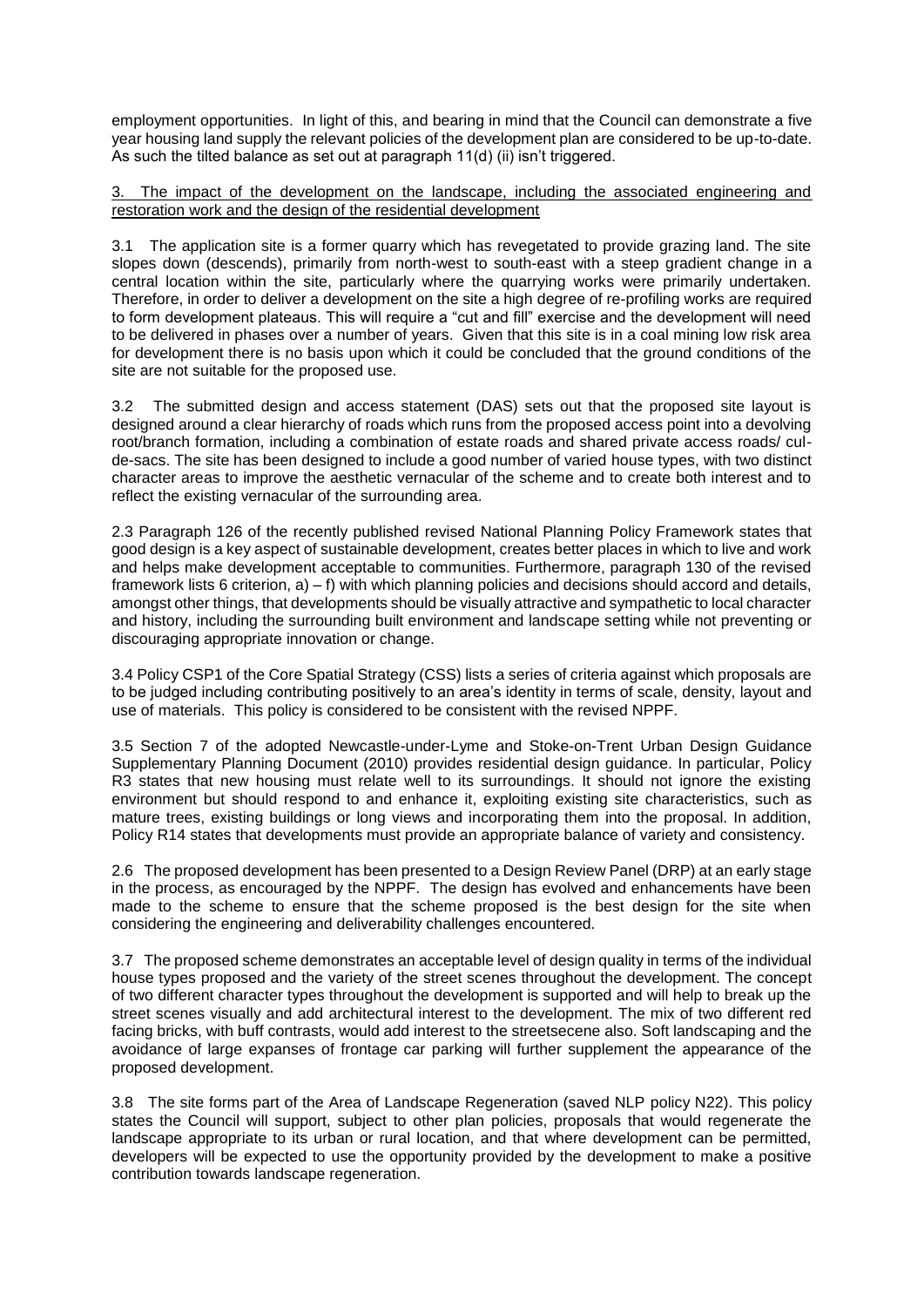3.9 The topography of the site and the immediate and wider landscape will result in the proposed development being particularly prominent. The introduction of 330 new dwellings into the landscape will undoubtedly result in a noticeable change in the character and appearance of the landscape. However, the development will be viewed within the context of the existing residential estate to the east and it is considered that the proposed development, due to its appropriate layout and the quality of the house types proposed, would sit comfortably adjacent to the neighbouring and established residential estate. Furthermore, the proposed development would be viewed within the context of the built development on the adjacent industrial estate the west.

3.10 The site is characterised by vegetation and includes a number of good quality trees that will need to be removed due to the level of ground works required and the extent of the proposed development. However, some trees will remain on the site boundaries and the application includes a landscape masterplan which includes tree planting. The proposed development will also be broken up by on-site areas of open space, albeit primarily towards the lower lying areas towards the south west of the site.

3.11 It is acknowledged that the development would be a noticeable encroachment into the open landscape but the design of the proposed development is acceptable and subject to conditions, it will comply with design principles and policies of the Councils Urban Design Guidance, policy CSP1 of the CSS and the guidance and requirements of the NPPF.

### 4. The impact of the development on highway safety

4.1 Paragraph 110 of the NPPF states that in assessing specific applications for development it should be ensured, amongst other things, that appropriate opportunities to promote sustainable transport modes; safe and suitable access to the site can be achieved for all users; the design of streets, parking areas, other transport elements and the content of associated standards reflects current national guidance, and any significant impacts from the development on the transport network (in terms of capacity and congestion), or on highway safety, can be cost effectively mitigated to an acceptable degree.

4.2 The NPPF further states at paragraph 111 that development should only be prevented or refused on highways grounds if there would be an unacceptable impact on highway safety, or the residual cumulative impacts of development would be severe.

4.3 The development proposes 330 new dwellings with a single point of vehicular access onto Apedale Road. The proposed access would utilise an unused but existing gated access.

4.4 It is relevant to note that outline planning permission has previously been approved on the site. This permission secured the access arrangements for up to 350 dwellings on the site. However, that development had different access arrangements onto Apedale Road and secured a number of other highway benefits to mitigate the impact of the development, including improvements to the junction of Apedale Road with Castle Street and a substantial financial contribution towards bus service provision within the site and other transport improvements.

4.5 It is believed that the improvements to the Apedale Road and Castle Street junction have previously been completed but in all other respects the proposed development does not secure the same highway benefits as the outline planning permission did.

4.6 A number of objections to the application have been received raising significant concerns about the impact of the proposed development on Apedale Road, in particular the impact of congestion and associated highway safety implications due to the proposed volume of traffic using the narrow road. Similar concerns are raised about the impact on the surrounding highway network.

4.7 The application is supported by a transport assessment (TA) and travel plan (TP). The TA includes trip generation data and assessments for 330 new dwellings, along with junction capacity information for key junctions in the surrounding area. This includes the proposed T-Junction from Apedale Road which will serve the 330 dwellings. Furthermore, the results of the off-site junction capacity assessments confirm that the additional traffic arising from the development during peak periods (08:00-09:00 and 17:00-18:00) of operation does not impose a detrimentally severe level of operational impact upon all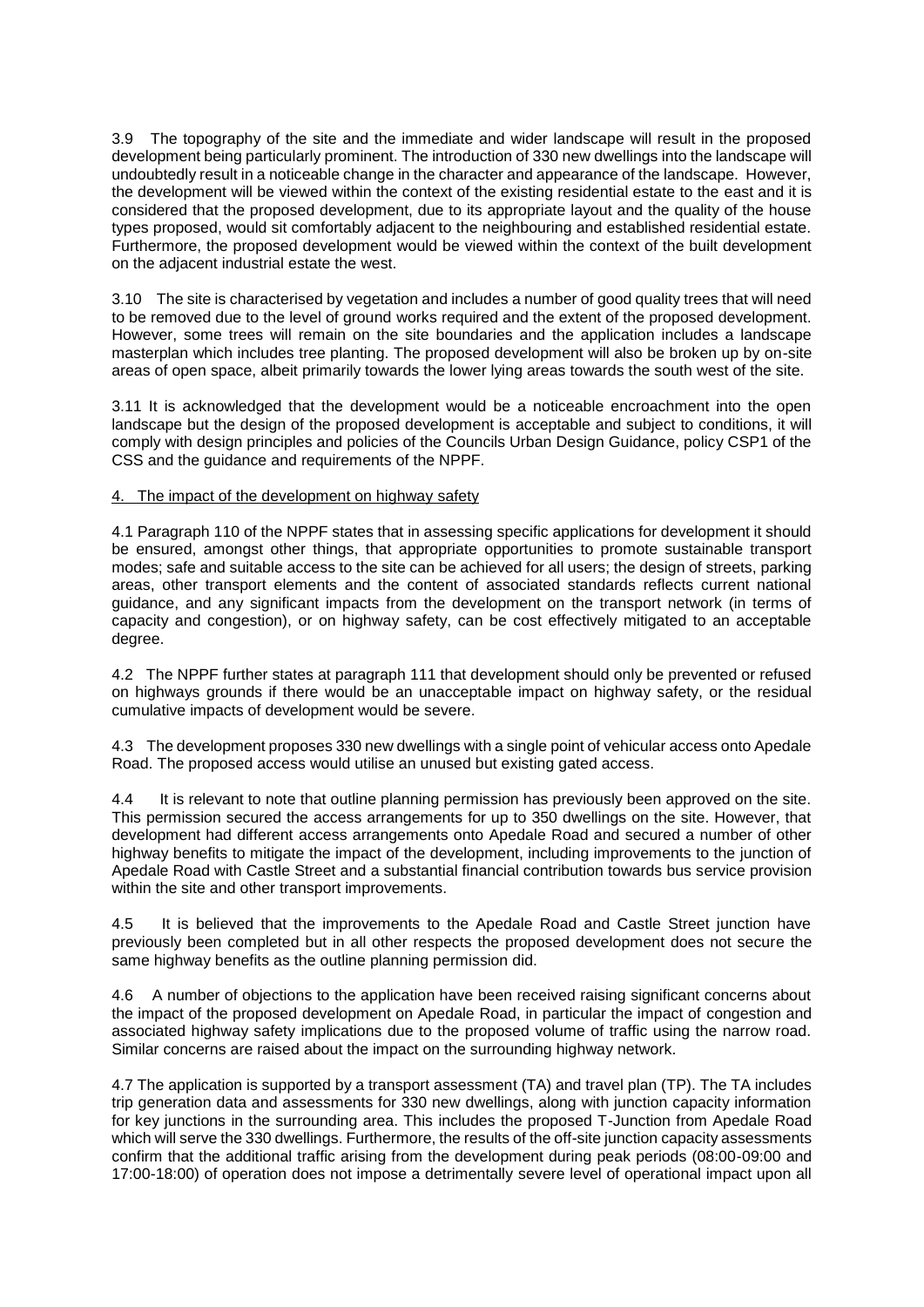of the modelled junctions. The data is based on a worst-case scenario and includes relevant growth assumptions also.

4.8 The Highways Authority has raised no objections to the application on the basis that the applicant has demonstrated that the proposed development would not have a 'severe' impact on the operation of the highway network, which is the test that is set out at paragraph 111 of the NPPF. They are satisfied that a single point of access onto the site is acceptable and that a second access onto Palatine Drive is not required. Furthermore, it is set out that the roads are intended for adoption and will be designed in accordance with the Staffordshire Residential Design Guide regarding the road layout and gradients.

4.9 The Council's waste management section highlighted a number of issues with the layout of the scheme, in particular road adoption and the lack of swept path details for a refuse vehicle. In response to these concerns a road adoption plan has been submitted, along with a swept path plan. Such information shows that other than a small number of short, private drives, the internal accesses are to be adopted and demonstrates that a waste vehicles can access all properties and manoeuvre within the site. Collection and storage arrangements for the dwellings can be secured by suitably worded condition.

4.10 Whilst it has been concluded that the proposed development would not have a 'severe' impact on the operation of the highway network it is also important to ensure that sustainable development objectives are achieved to further minimise the impact of the development. Importantly, paragraph 112 of the NPPF sets out that applications for development should;

- a) give priority first to pedestrian and cycle movements, both within the scheme and with neighbouring areas and facilitate and encourage public transport use;
- b) address the needs of people with disabilities and reduced mobility in relation to all modes of transport;
- c) create places that are safe, secure and attractive which minimise the scope for conflicts between pedestrians, cyclists and vehicles, avoid unnecessary street clutter, and respond to local character and design standards;
- d) allow for the efficient delivery of goods, and access by service and emergency vehicles; and
- e) be designed to enable charging of plug-in and other ultra-low emission vehicles in safe, accessible and convenient locations.

4.11 The site is within the urban area and within walking and cycling distance of existing amenities and services, including shops, employment opportunities, schools and public transport provision. However, the topography of the area presents a number of challenges for future residents of the site and your officers have sought a number of connectivity improvements to the wider area which should encourage and promote non-car use. These improvements will help to encourage walking and cycling, particularly to the north and east.

4.12 The connectivity improvements include a cycle and pedestrian link from the development to Horatius Road which will allow direct access to Loomer Road and the wider employment opportunities and connections of Lymedale Business Park. Off-site footpath improvements are also proposed along the south side of Apedale Road which will provide a continuous footpath from the development to existing footpaths so that future occupiers of the proposed development can walk to the village centre of Chesterton, the school and bus services.

4.13 In terms of public transport opportunities, the nearest bus stops are on Audley Road and within Chesterton village centre. HA confirm that the introduction of a new bus service along Apedale Road to serve the site has been considered via a Section 106 contribution to provide a service for a period up to 5 years. However, they consider that this option would not be sustainable in the long term because after the 5-year period expires bus operators are unlikely to continue to provide a specific service to serve the development. Therefore a contribution is not justified.

4.14 The application is supported by a residential travel plan, as encouraged by the NPPF, which can be secured by condition and a monitoring fee will be secured via a S106 Agreement. The travel plan provides a number of benefits for a development of this scale, for example the provision of a Travel Welcome Pack. Fundamentally its purpose is to reduce unnecessary car use, raise awareness of the travel options available for residents and make sustainable travel easier and more attractive. The travel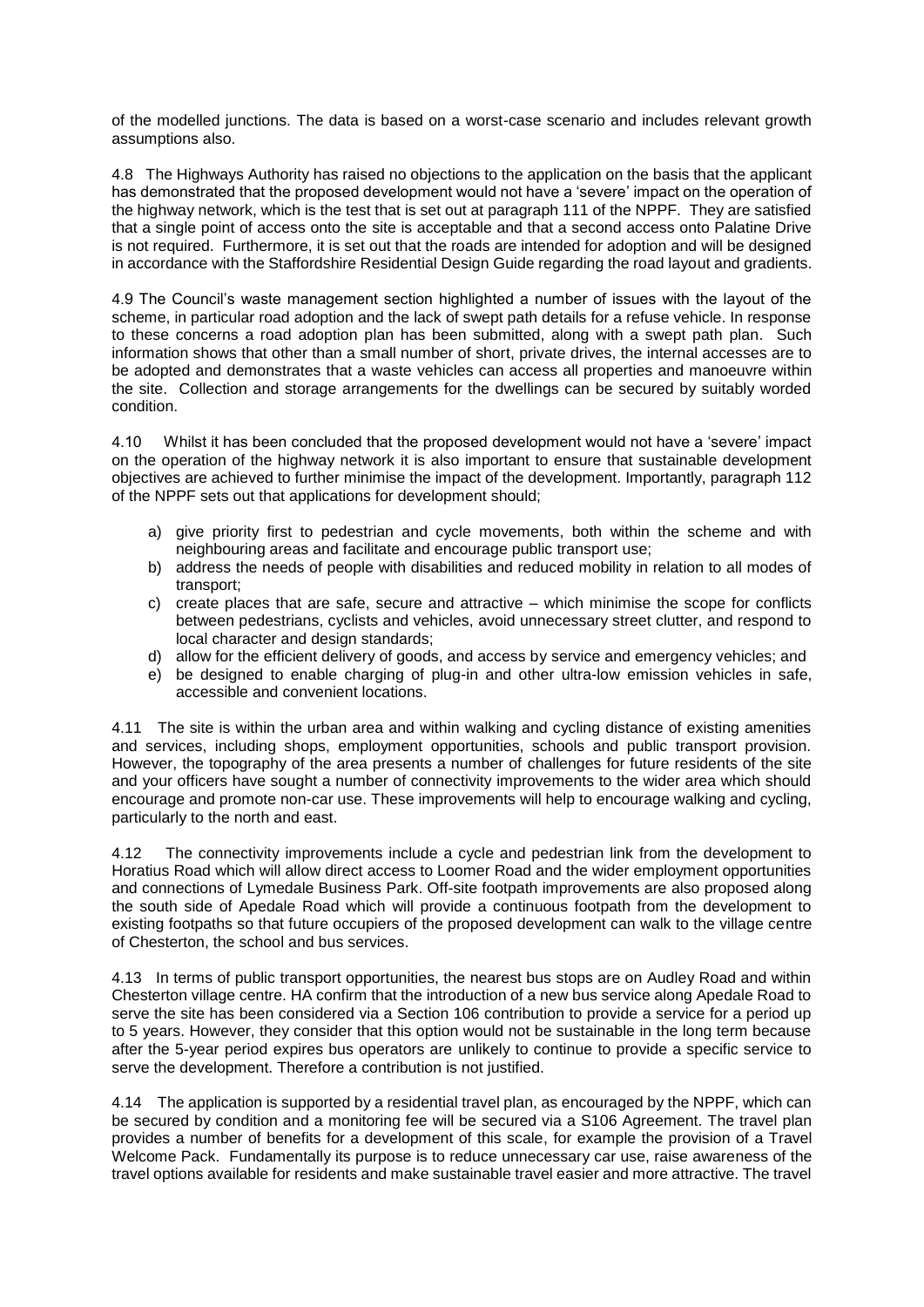plan will be monitored by the County Council for a number of years and future residents can be involved in the monitoring process.

4.15 The proposed layout demonstrates that 803 off road car parking spaces can be provided within the site. This is considered to represent an acceptable level of car parking for the number of units proposed in this location and so the proposal complies with the requirements of Policy T16 of the Local Plan. Furthermore, a condition to secure electric vehicle parking provision for each dwelling is necessary to meet sustainable development objectives.

4.16 HA have suggested a number of conditions to make the development acceptable, including the submission and approval of a construction management plan which needs to set out, amongst other things, the routing of construction vehicles and the timing of deliveries. The conditions will make the development acceptable and in the absence of any evidence that the proposed development would result in a severe impact on highway safety, it is considered that the proposed development accords with the guidance and requirements of the NPPF.

### 5. Acceptable standards of residential amenity

5.1 Paragraph 130 of the NPPF lists a set of core land-use planning principles that should underpin decision-taking, one of which states that planning should always seek to secure high quality design and a good standard of amenity for all existing and future occupants of land and buildings. It further sets out at paragraph 185 that decisions should also ensure that new development reduces potential adverse impacts resulting from noise and avoid noise giving rise to significant adverse impacts on health and quality of life.

5.2 The Council's Supplementary Planning Guidance (SPG) - Space Around Dwelling provides more detailed guidance on privacy and daylight standards including separation distances between proposed dwellings and new development in relation to existing dwellings.

5.3 There are existing residential properties that front Apedale Road and share a boundary with the proposed development. The separation distances between the existing dwellings and proposed dwellings (plots) in this part of the site are acceptable.

5.4 There are also existing residential properties beyond the eastern, southern and western boundaries and the proposed development again demonstrates acceptable separation distances, in accordance with the Councils SPG.

5.5 Furthermore, the proposed development demonstrates acceptable separation distances and relationships between plots, particularly for plots that occupy a central position within the development where the difference in ground levels is significant. All plots will also have an acceptable; amount of private amenity space.

5.6 The application site is also adjacent to Rowhurst Industrial Estate and the application is supported by a Noise Assessment Report (NAR) which assesses the impact of neighbouring uses, including the industrial estate, Ibstock brickworks and the highway network in the area, on the future occupiers of the plots.

5.7 The NAR sets out that noise mitigation measures will be required to protect the living conditions and quality of life of future occupiers of the proposed development due to the varied noise impacts from neighbouring land uses and operations. The mitigation measures will primarily be for plots that front, or are in close proximity to Apedale Road, namely plots 1-5 and plots 327-330.

5.8 A development of this nature and scale will also result in noise impact during earthworks and construction phases of the development which are likely to be over a number of years. The NAR advises that mitigation measures will be required to minimise the impact on the amenity of the area and whilst broad principles are discussed the NAR advises that specific management and mitigation measures will need to be agreed.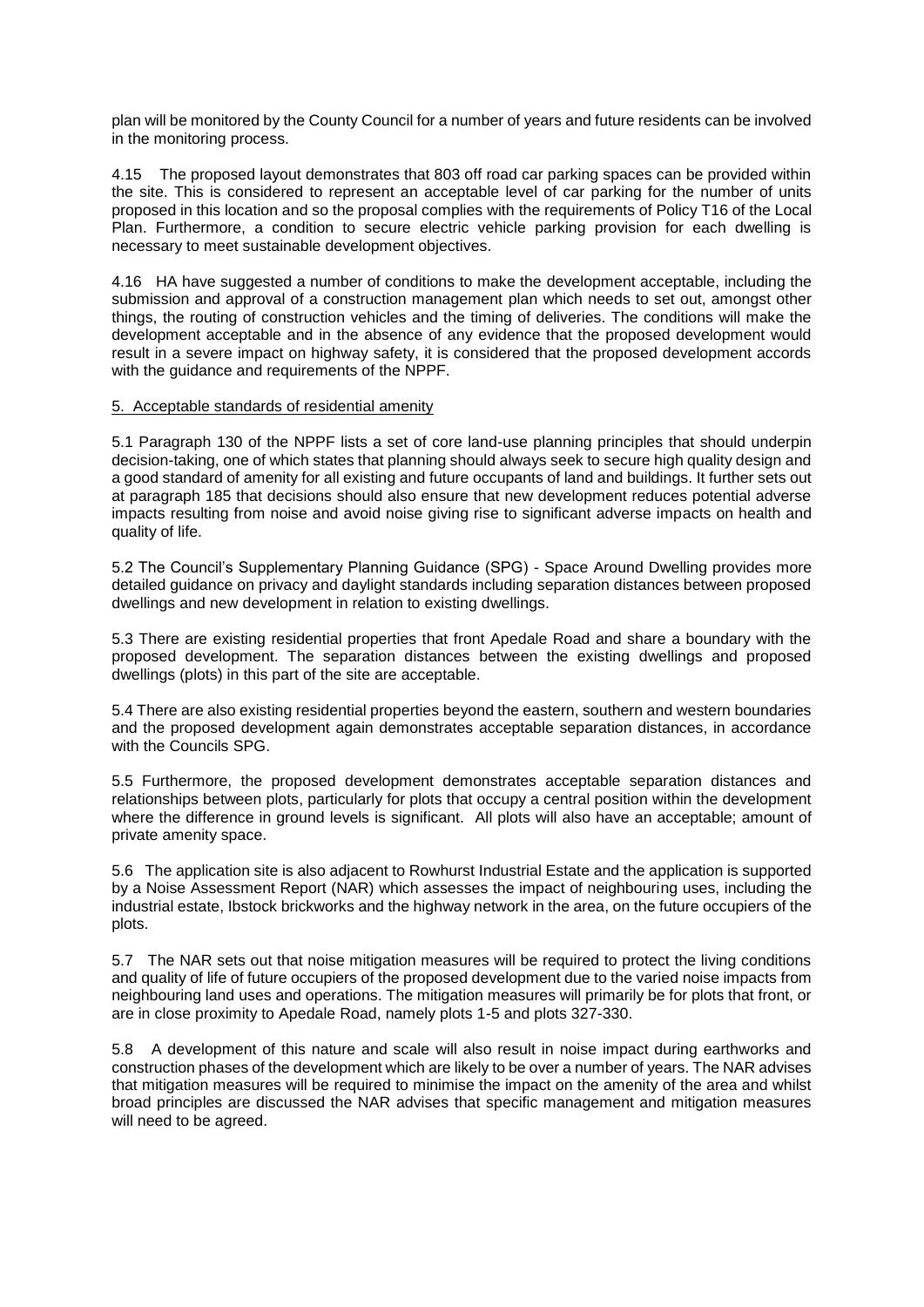5.9 The application is also supported by an Air Quality Assessment which concludes that the proposed development will not lead to an unacceptable risk from air pollution, nor will it lead to any breach of national objectives and as such is in accordance with all relevant national policy.

5.10 The Environmental Health Division, who normally provides advice on these matters have not provided any comments on the planning application but it is considered that planning conditions will be required to protect the living conditions and quality of life of existing residents and the future occupiers of the proposed development. Subject to these conditions the development is in accordance with the NPPF, in particular paragraphs 130 and 185 of the NPPF.

### 6. Open space provision

6.1 Saved NLP Policy C4 states that appropriate amounts of publicly accessible open space must be provided in areas of new housing, and its maintenance must be secured.

6.2 The Councils Open Space Strategy adopts the Fields in Trust guidelines for equipped play space for developments of this size. It sets out that the development needs to provide a Local Area for Play (LAP), a Locally Equipped Area for Play (LEAP) and a Multi-Use Games Area (MUGA), along with a financial contribution towards the nearest Neighbourhood Area for Play (NEAP). The nearest and most accessible NEAP in this instance is Loomer Road.

6.3 The Landscape Development section (LDS) has previously raised concerns about the type, position and quality of proposed open space on this site and positive discussions to improve the provision are ongoing.

6.4 Your officers are content that there are a number of solutions available to ensure that an acceptable level and quality of open space is provided on the site. This will include the provision of play areas for younger and older children, whilst a trim trail will provide fitness areas for all ages and abilities. LDS have confirmed that these are often popular when consultations have been carried out, particularly with schools.

6.5 The proposed development will also need to secure a financial contribution towards existing public open space to mitigate the impact of the proposed development on existing infrastructure in the area. Therefore, despite the concerns of the LDS, it is accepted that subject to a condition which secures detailed plans for on-site open space and S106 Obligations to secure the long term management of the on-site open space, as well as an appropriate financial contribution towards off-site public open space improvements and maintenance, the proposed development is acceptable and in accordance with development plan policies and the guidance and requirements of the NPPF.

6.6 The level of financial contributions towards public open space is discussed in section 8 below.

## 7. Ecological Impacts and Implications

7.1 Policy CSP4 of the Core Strategy states that "the quality and quantity of the plan area's natural assets will be protected, maintained and enhanced through the following measures … ensuring that the location, scale and nature of all development planned and delivered through this Core Spatial Strategy avoids and mitigates adverse impacts, and wherever possible enhances, the plan area's distinctive natural assets, landscape character".

7.2 Paragraphs 174 & 180 of the NPPF sets out that planning decisions should contribute to and enhance the natural and local environment by minimising impacts on and providing net gains for biodiversity. If development cannot avoid significant harm to biodiversity by adequate mitigation then planning permission should be refused.

7.3 The application is supported by an Ecological Appraisal Report which has identified that a variety of habitats exist on the site including unmanaged broad-leaved woodland, hedgerows, species-poor grassland habitats, numerous ponds and scattered scrub within the site. It is clear from the site surveys undertaken by the applicant's consultant that the site supports a wide range of protected species.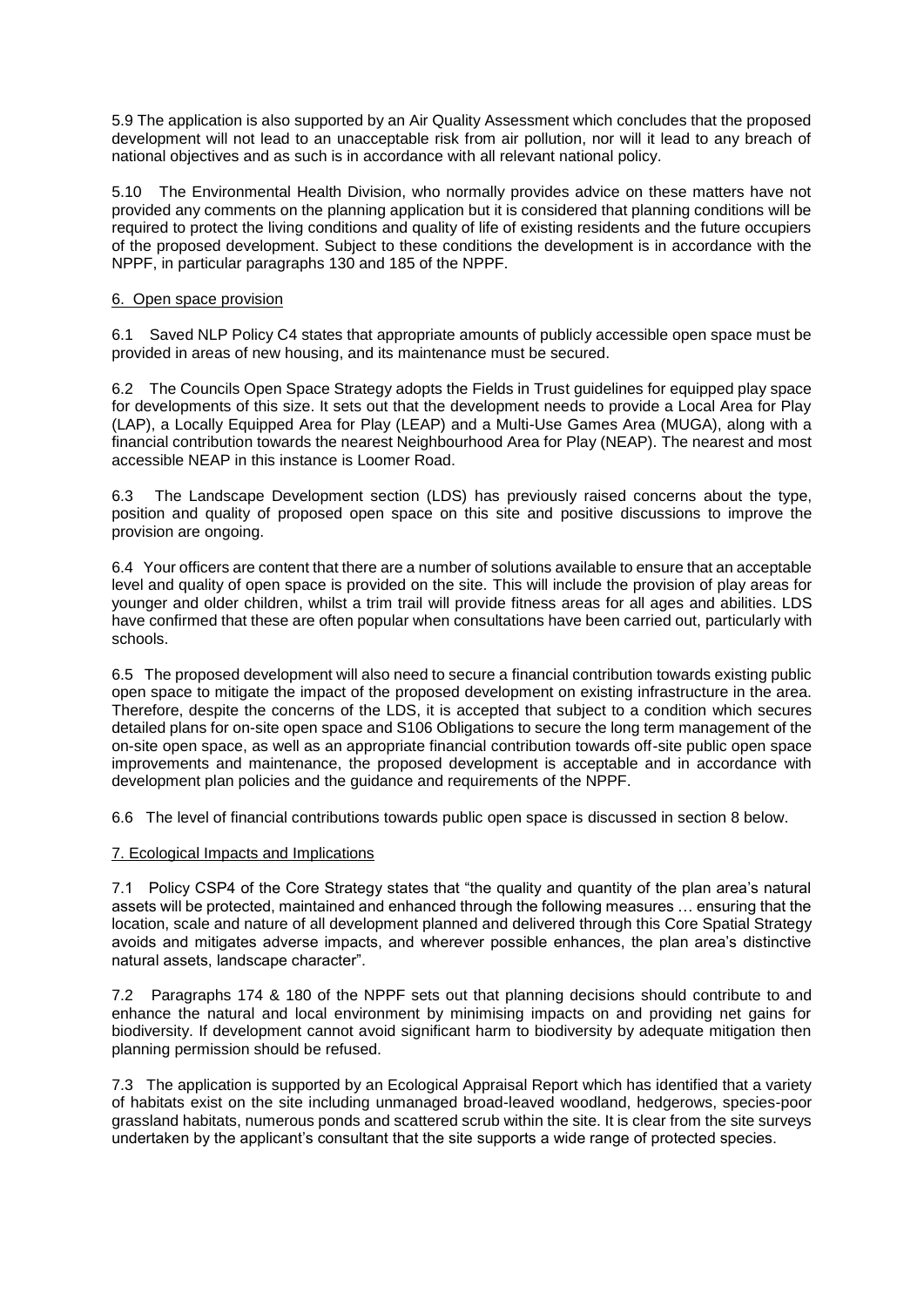7.4 Members will be aware that the previous outline planning permission for up to 350 dwellings proposed mitigation measures, including relocation (under licence) of protected species and the creation of alternative habitats and habitats sites. A number of the mitigation measures previously identified were carried out on the site following the previous outline planning permission. These included the creation and improvement of ponds which will be retained and further enhanced as part of this proposal.

7.5 As set out at paragraph 1.3, a section of the site was previously used for mineral extraction however this part of the site is un-restored and has re-naturalised since the mineral extraction ceased. This is the subject of a planning permission granted in 1949 for the working of clay, and deposit of waste materials. A clause in the previous S106 Agreement for the outline permission included undertakings to carry out earthworks to restore the land affected by former quarrying and to oblige the owner not to further implement a permission for clay extraction. The County Council, as the minerals and waste planning authority raise no objections to the current application subject to a clause in the S106 Agreement to secure suitable restoration works.

7.6 A number of objections to the application have been received due to the impact and loss of wildlife, protected species and habitats. Staffordshire Wildlife Trust (SWT) have also made strong objections to the application due to impacts on areas that meet at least five criteria for Local Wildlife Site designation, and significant loss of biodiversity without adequate avoidance, mitigation or compensation.

7.7 It is recognised that the mineral restoration works would need to be completed irrespective of the ecological impact. This is a point that needs to be considered when assessing the impact of the proposed development on the site Biodiversity.

7.8 The applicant has responded to each of the points raised within the objection of SWT. They have also submitted a Biodiversity Enhancements Plan (BDEP). The BDEP seeks to demonstrate the level of biodiversity enhancements that the proposed development will provide to address the impacts and compensate for the loss of biodiversity. The applicant advises that approximately 4.6 hectares or 29% of the gross site area will be left undeveloped and form part of the ecological areas and soft landscaping. They have also provided a semi-quantitative assessment of the biodiversity impacts of the proposed development. The semi-quantitative assessment concludes that the proposed development will result in a loss of 37.4 units of 'low distinctiveness' habitat (grassland) and a loss of 6.21 units of 'medium distinctiveness' habitat (woodland/heathland).

7.9 SWT do not agree with the assessments and conclusions of the applicant but they do accept that off-site compensation of sufficient scale and type should be secured. In this respect, the applicant has suggested that an appropriate figure should be £187,000 for the low distinctiveness habitat and £62,317 for the medium distinctiveness habitat. Therefore, it is their opinion that a financial contribution towards off-site biodiversity enhancements would offset the impacts of the proposed development on biodiversity.

7.10 It is clear that biodiversity matters on this site are complex. In acknowledging the continued concerns expressed by SWT your officers have sought the expert advice of the County Council Ecologist. Their detailed consideration and comments have been received. They raise no objections subject to a set of conditions which seek to ensure appropriate mitigation and management of biodiversity and ecology impacts. One of the key factors in reaching this recommendation is that amelioration of the quarry slopes will be required, meaning this area will be effectively lost anyway. Therefore, on balance it is accepted that the on-site habitat retention and enhancement, together with off-site compensation payment offered are adequate

7.11 The conditions requested by the County Council Ecologist seek to protect and enhance biodiversity and include the prior approval of a Construction Environment Management Plan and a 10 year Ecology and Landscape Mitigation and Management Plan (ELMMP), which seek a range of habitat provision, management and surveys, along with additional tree/hedge planting and all boundary structures (fences) to allow the movement and dispersal of wildlife, notably hedgehogs.

7.12 Subject to suitably worded planning conditions and an appropriate financial contribution towards off-site biodiversity enhancements, the application has now demonstrated that the impact and loss of wildlife and biodiversity can be suitably mitigated, along with appropriate compensation. Therefore, it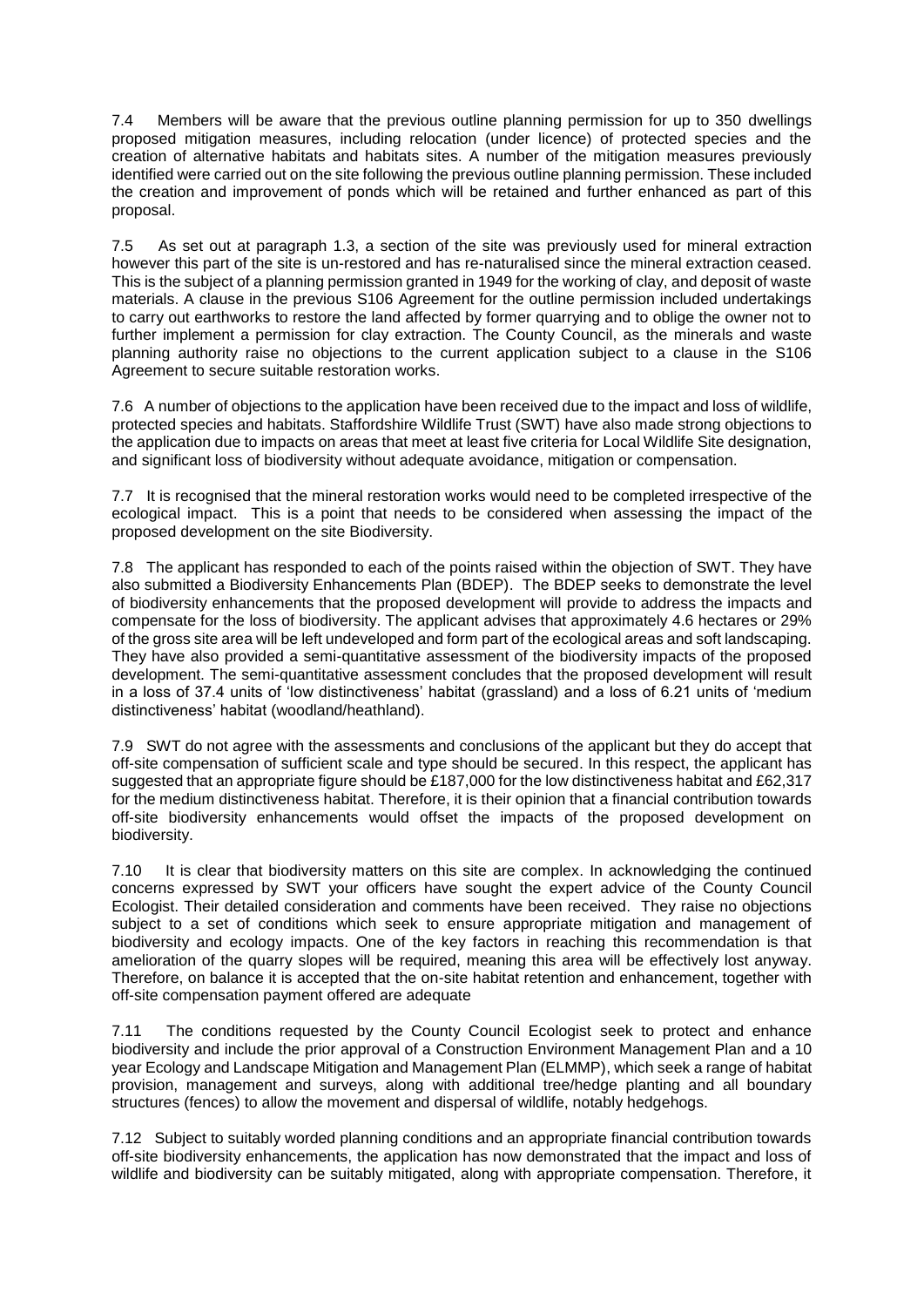accords with Paragraphs 174 & 180 of the NPPF. However, the impact and loss of wildlife and biodiversity, along with compensation and enhancements, need to be weighed in the planning balance.

### 8.0 Flood risk and sustainable drainage

8.1 The application has been accompanied by a Flood Risk Assessment, which includes a drainage strategy, (FRA). The drainage strategy incorporates a sustainable urban drainage strategy scheme (SuDS).

8.2 The FRA identifies that the majority of the site is within Flood Zone 1, being an area of low probability (of flooding), with the lower lying sections of the site being in Flood Zones 2 and 3 adjacent to the route of the Lyme Brook. Development within Flood Zone 1 is the preferable option when considered in the context of the sequential test found in the NPPF and the submitted plans demonstrate that all residential properties will be within Flood Zone 1.

8.3 The Environment Agency (EA) and Lead Local Flood Authority (LLFA) have been consulted on the application. The EA raises no objections subject to the suggested mitigation measures set out in the FRA and they therefore require a planning condition that stipulates that no built development shall be located in Flood Zone 3

8.4 The LLFA originally raised concerns with the FRA and the drainage strategy, in particular. However, following the submission of amended and additional information the concerns of the LLFA have been overcome and subject to a condition which secures a detailed surface water drainage scheme for the site, the development will be acceptable and minimise flood risk, in accordance with local and national planning policy.

# 9. Planning obligations and financial viability

9.1 The previous outline planning permission secured a number of planning obligations to make the development acceptable, these were;

- a contribution of phased payments towards the Newcastle (urban) Transport and Development Strategy (NTADS),
- a contribution of phased payments towards an extended bus service,
- a contribution of phased payments towards school spaces,
- affordable housing provision,
- either a contribution towards open space maintenance provision or the entering into of a management agreement to secure the long term maintenance of the public open space,
- travel plan monitoring fee,
- a financial viability review mechanism, and
- carry out earthworks to restore the land affected by former quarrying and to oblige the owner not to further implement a permission for clay extraction (as referred to above)

9.2 The obligations related to a development of 350 new dwellings and were secured following independent financial advice. However, the outline planning permission subsequently expired and the S106 Agreement therefore did not take effect.

9.3 The proposed development is now for the construction of 330 new dwellings, including open space, new vehicular access off Apedale Road, and associated infrastructure and earthworks.

9.4 The applicant identified at an early stage during pre-application enquiry discussions that the scheme could not support the likely planning policy compliant S106 obligations that would be generated by the proposed development due to the high level of abnormal costs associated with ground remediation necessary to deliver a development on the site. These costs equate to approximately £7.1 million.

9.5 Any S106 Obligations, in order to be lawful, must be:-

- Necessary to make the development acceptable in planning terms
- Directly related to the development, and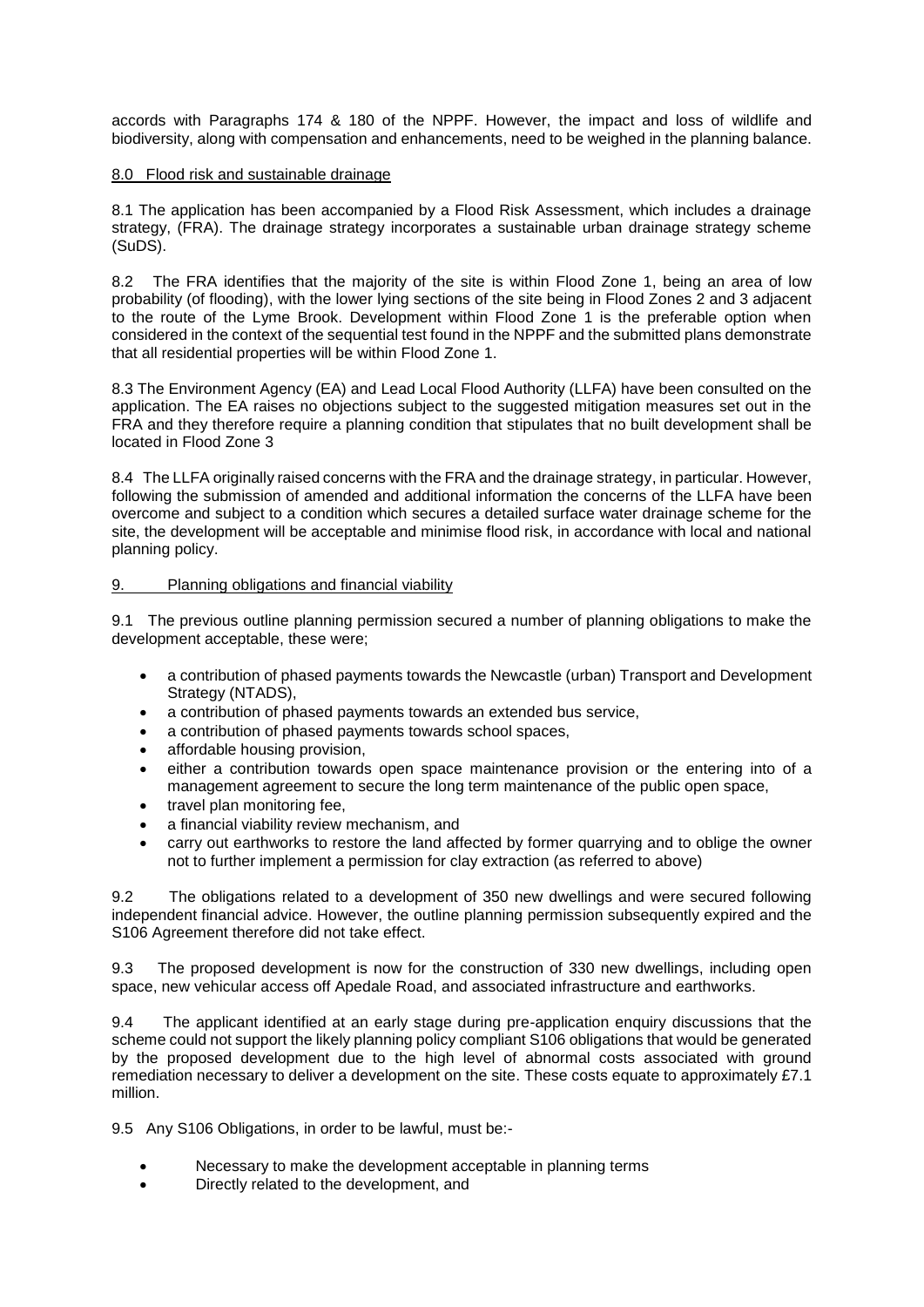Fairly and reasonably related in scale and kind to the development

9.6 The Education Authority states that the development would not justify an education contribution as there are projected to be a sufficient number of school places to mitigate the impact of the development at both primary and secondary phases of education.

9.7 Policy CSP6 of the CSS states that residential development within the urban areas will be required to contribute towards affordable housing at a rate equivalent to a target of 25% of the total dwellings to be provided. This application proposes 330 dwellings and 83 affordable dwellings would be required to make the development accord with policy.

9.8 The development is proposing on-site open space in the form of a number of play areas and the long term management and maintenance of these areas will need to be secured by a S106 Agreement to ensure that acceptable provision is provided for future residents and mitigate the impact of the development accordingly. A financial contribution towards the improvement and enhancement of two nearby areas of public open space at Loomer Road and Chesterton Park is also sought.

9.9 Staffordshire County Council's Rural Development Officer has commented on the application and advises that a development of 330 new dwellings in such close proximity to Apedale Community Country Park and its infrastructure, will increase visitor pressure across these areas. Therefore, a developer contribution, to help offset impacts from the proposed development, for the increased usage of the country park is suggested. They have identified possible suitable projects and costs, which include the design and installation of map and interpretation facilities at different locations around the country park to enable visitors to understand the environmental sensitivities and history of the site and guide them along designated paths. Another project identified is the Apedale Trail Improvement Project which would include enhanced wayfinding around the site to keeping new / additional visitors on designated routes, highlighting environmentally sensitive / notable locations plus other historic features of the site, and improving the path network so it can better withstand the increased footfall of the proposed development. These two projects would cost approximately £25,650.00.

9.10 A financial viability appraisal has been submitted by the applicant and independent financial advice has been sought and has now been received by the Authority. The report of Butters John Bee (BJB) confirms that two factors affect the financial viability of the scheme, these being the level of abnormal costs and the sales values, which are only marginally higher than build costs. It is therefore concluded that the scheme is not sufficiently viable to provide any on-site affordable housing but a financial contribution amount of £100,000 – £200,000 can be provided.

9.11 The independent financial advice concludes that the level of financial contribution the development can support clearly falls short of the S106 Obligations secured in the previous outline permission, as set out at paragraph 8.1. However, it has to be acknowledged that the previous permission could not be delivered and one factor is likely to have been the financial viability due to the level of work required to deliver a development with the associated abnormal costs.

9.12 The NPPF sets out the approach to be adopted to viability in planning decisions. It indicates that where up-to-date policies have set out the contributions expected from the development, planning applications that comply with them should be assumed to be viable, and it is up to the applicant to demonstrate whether particular circumstances justify the need for a viability assessment at the application stage. Policies about contributions and the level of affordable housing need however to be realistic and not undermine the deliverability of the Plan. In the Borough it is not presently the case that up-to-date development plan policies, which have been subject of a viability appraisal at plan-making stage, have set out the contributions expected from development, so the presumption against viability appraisals at application stage does not apply. That will not be the case until a Local Plan is finalised.

9.13 The applicant's position is that their financial viability assessment concludes that the scheme can support a maximum of £136,280 to be allocated to financial contributions. Therefore, this figure sits within the parameters of the conclusions reached by BJB, which is less precise. Therefore, your officers accept that, without a more precise figure from BJB, the figure of £136,280 can be accepted but in the circumstances it is reasonable to round it up to £140,000.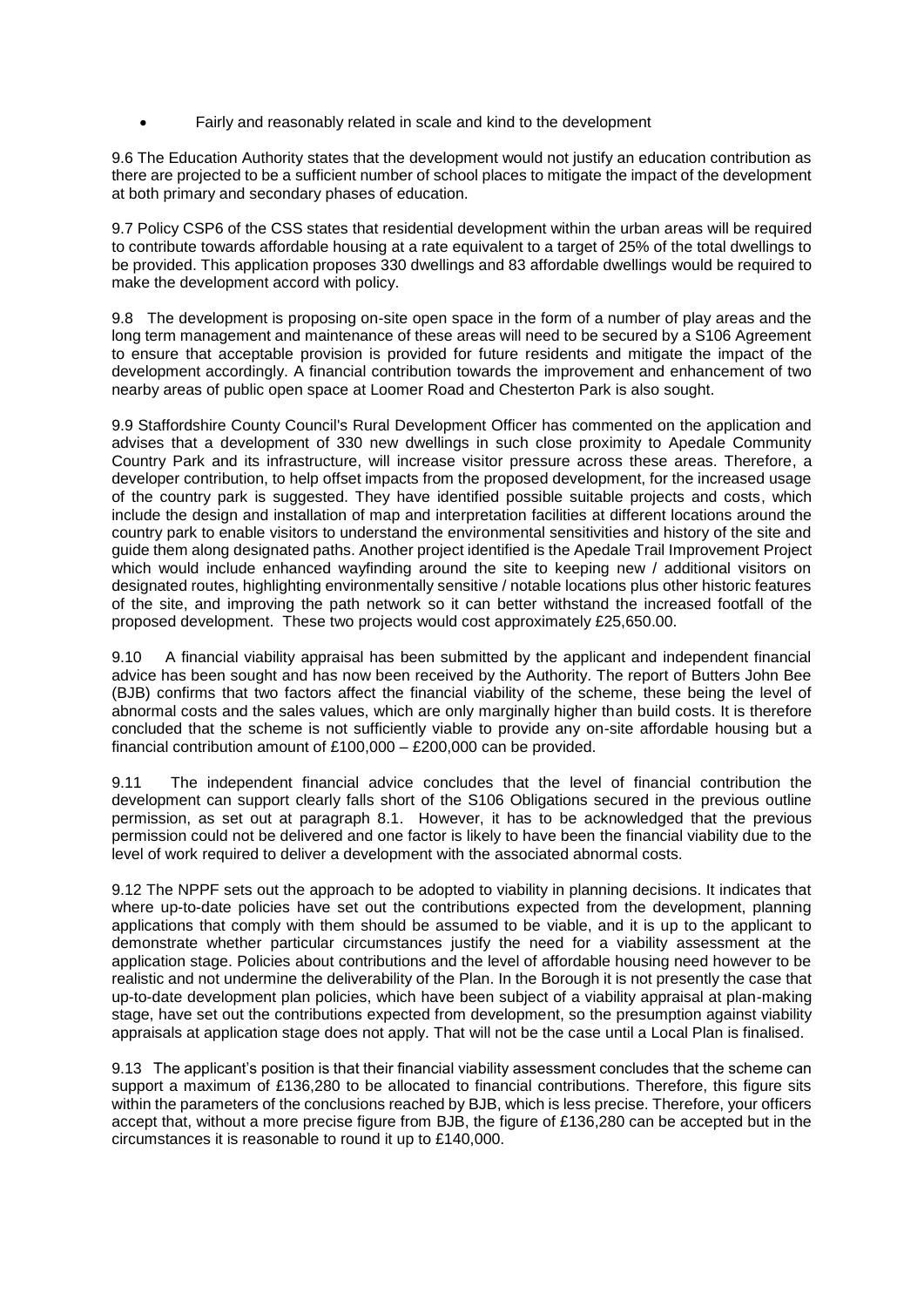9.14 Since the independent financial viability advice the biodiversity issues with the scheme have established that off-site mitigation is necessary and a financial contribution of £249,317 is necessary and appropriate. The applicant has agreed to pay this figure, in additional to the £140,000.

9.15 The financial contribution of £249,317 towards off-site Biodiversity improvements will need to be secured for that purpose but in terms of the preference for affordable housing and POS/ Country Park improvements the Council has no agreed formal "hierarchy of need" in its Developer Contributions SPD. The NPPF also offers no such preference.

9.16 A contribution towards the improvement of off-site public open space and/or the Country Park would seek to mitigate the impact of the development on these areas and your officer would suggest that in this case the financial contribution should be used to improve and maintain the identified POS and Country Park, instead of providing affordable housing.

9.17 As discussed, the County Council's Rural Development Officer has indicated that a financial contribution of £25,650.00 would provide improvements to the Country Park and this would then leave £114,000 towards the identified public open space improvements.

9.18 Market conditions and viability can change over time and it is reasonable and necessary for the Local Planning Authority to require the independent financial assessment of the scheme to be reviewed if the development has not been substantially commenced within two years, owing to the re-profiling works required, of the grant of the permission, and upward only alterations then made to the contributions if the scheme is then evaluated to be able to support higher contributions. This would need to be also secured via the Section 106 agreement.

### 10. Planning balance

10.1 The proposed development of this Greenfield site would result in harm and loss of wildlife, habitats and biodiversity. It would also result in the loss of trees and other natural features, along with the impact on the landscape and the quality of on-site public open space for future residents would result in some slight harm. Increased traffic movements on the local highway network will also result in some moderate impacts and the lack of policy compliant affordable housing also weighs against the proposal.

10.2 However the proposed development does provide a number of significant benefits, most notably the construction of 330 new houses in a sustainable location within the urban area, which will increase the housing mix and make a significant contribution to boosting housing supply in the Borough. The construction of 330 houses would provide various social and economic benefits and it has also been demonstrated that the design and appearance of the scheme would be of an appropriate quality and would not harm the visual amenity of the area. Onsite biodiversity enhancements and improvements have been proposed and other environmental objectives will be secured. Therefore, the three overarching objectives of sustainable development will be achieved.

10.3 The applicant has set out a series of other associated benefits with new housing stock in the area and increased population, these include increased expenditure in Chesterton Village Centre, more availability of house stock, increased Council Tax revenue, and full time employment (FTE) jobs during the construction phase.

10.4 It has been established that the development can support a financial contribution of £140,000 and the County Council have identified projects that would seek to mitigate the impact of the development on Apedale Country Park. Whilst this is not a benefit, the financial contribution could help to provide biodiversity benefits within the Country Park also. The applicant is also offering a financial contribution of £249,317 to off-set the biodiversity impacts by way of suitable off-site biodiversity enhancements.

10.5 The proposed development is not considered to be contrary to policies of the development plan and on balance, taking in to account of all the consultation feedback that has been provided on this application, it is accepted that the benefits of the development outweigh the identified impacts. Accordingly it is considered that the proposed development complies with the requirements of paragraph 11 of the NPPF as well as the overarching aims and objectives of the NPPF. On this basis planning permission should be granted provided the required S106 obligations are secured and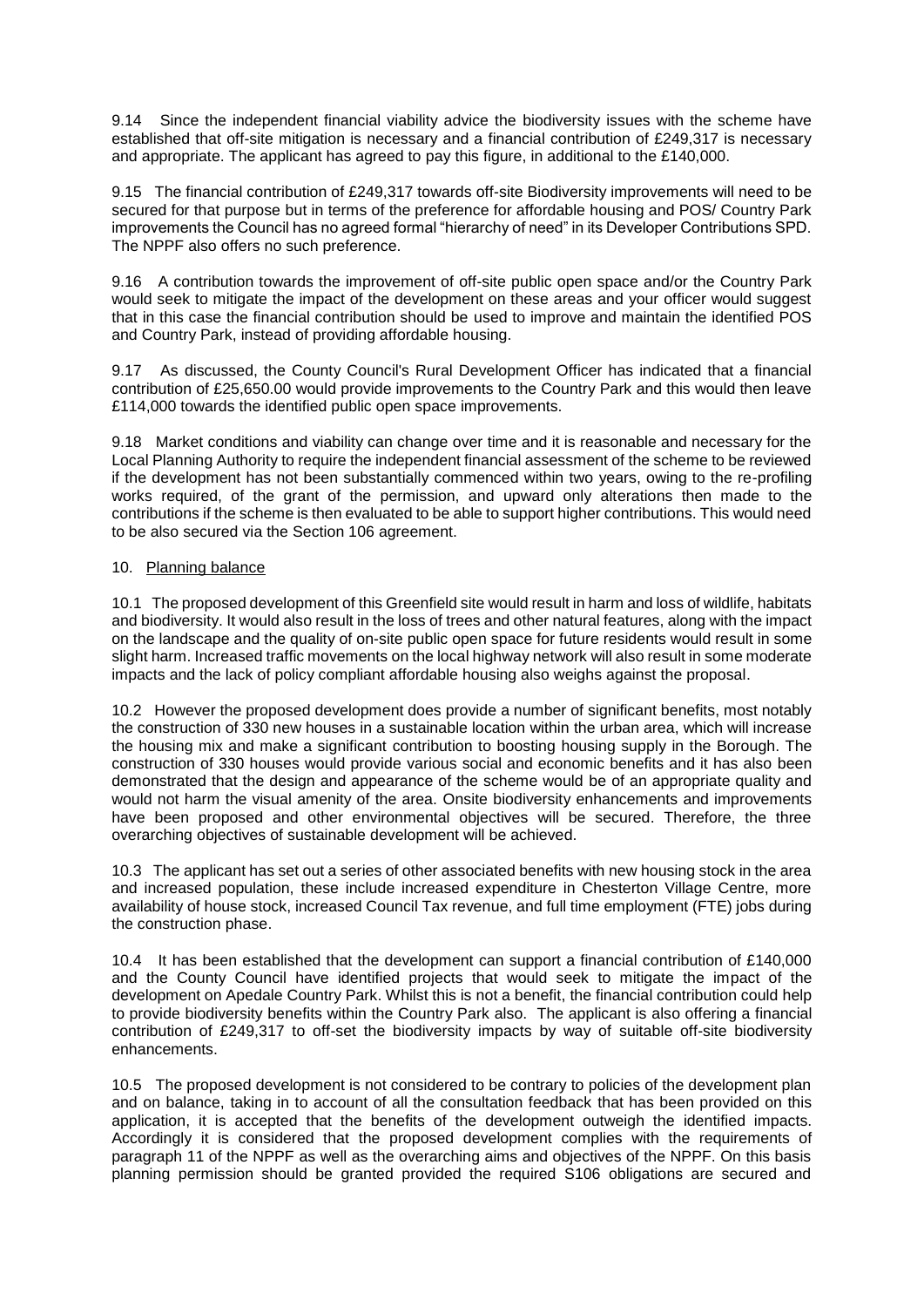obtained to address infrastructure requirements, alongside appropriate planning conditions, as recommended.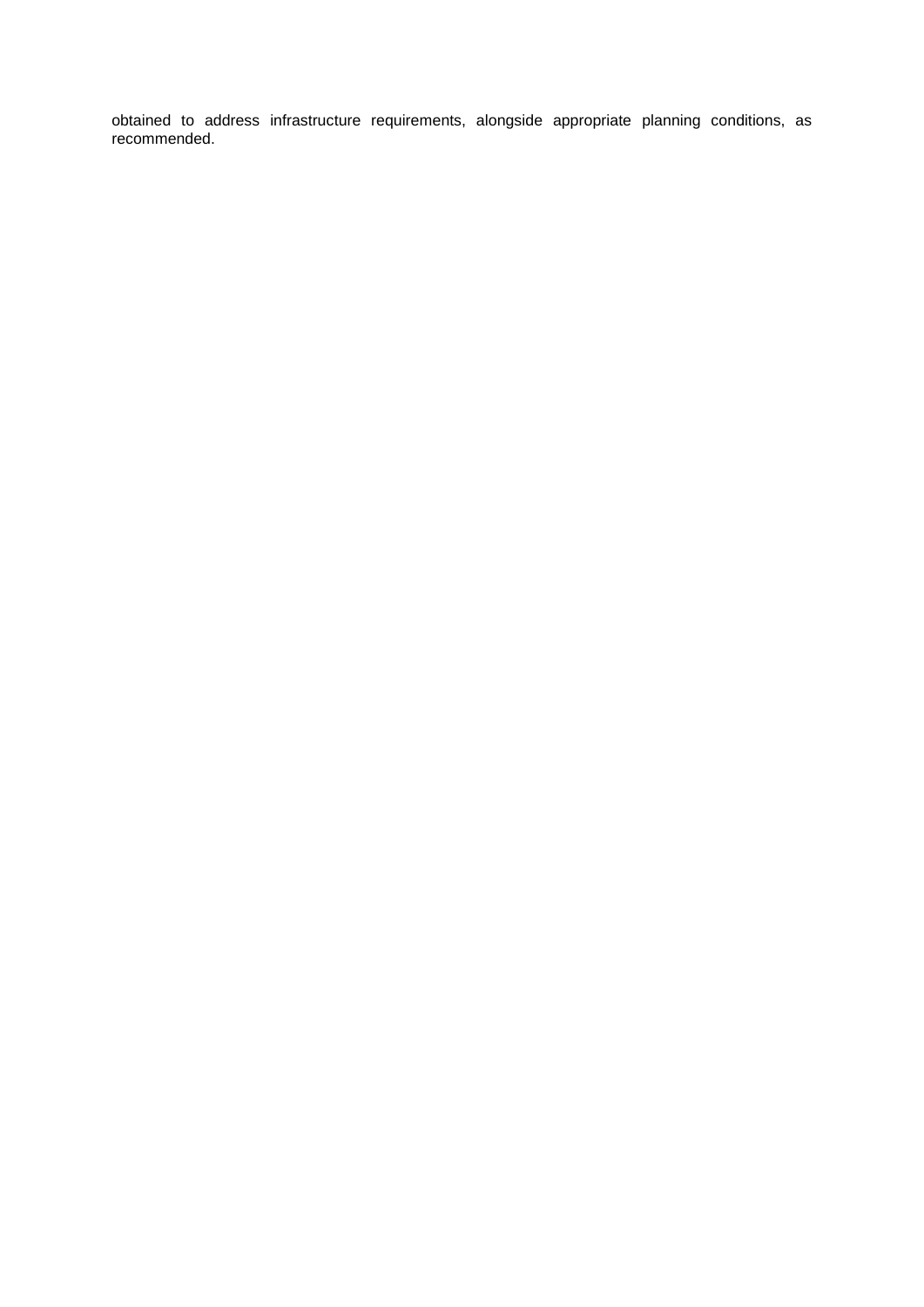# **APPENDIX**

### **Policies and Proposals in the approved Development Plan relevant to this decision:-**

[Newcastle-under-Lyme and Stoke-on-Trent Core Spatial Strategy \(](https://www.newcastle-staffs.gov.uk/sites/default/files/IMCE/Planning/Planning_Policy/SpatialStrategy/Core%20Strategy%20Final%20Version%20-%2028th%20October.pdf)CSS) 2006-2026

- Policy SP1 Spatial Principles of Targeted Regeneration<br>Policy SP3 Spatial Principles of Movement and Access
- Policy SP3 Spatial Principles of Movement and Access<br>Policy ASP5 Newcastle and Kidsgrove Urban Neighbourl
- Newcastle and Kidsgrove Urban Neighbourhoods Area Spatial Policy
- Policy CSP1 Design Quality<br>Policy CSP3 Sustainability a
- Sustainability and Climate Change
- Policy CSP4: Natural Assets
- Policy CSP5 Open Space/Sport/Recreation
- Policy CSP6 Affordable Housing
- Policy CSP10 Planning Obligations

[Newcastle-under-Lyme Local Plan \(](https://www.newcastle-staffs.gov.uk/sites/default/files/IMCE/Planning/Planning_Policy/Newcastle%20Local%20Plan%202011.pdf)NLP) 2011

- Policy H1: Residential development: Sustainable location and protection of the countryside Policy T16: Development General Parking Requirements
- Policy T16: Development General Parking Requirements<br>Policy C4: Open Space in New Housing Areas
- Open Space in New Housing Areas
- Policy C21: White Rock Apedale Road
- Policy N12: Development and the Protection of Trees
- Policy N13: Felling and Pruning of Trees
- Policy N17: Landscape Character general Considerations
- Policy N22: Area of Landscape Regeneration<br>Policy B3: Other Archaeological Sites
- Other Archaeological Sites
- Policy IM1: Provision of essential supporting infrastructure and community facilities.

**Other material considerations include:**

[National Planning Policy Framework](https://www.gov.uk/guidance/national-planning-policy-framework) (2021)

[Planning Practice Guidance](https://www.gov.uk/government/collections/planning-practice-guidance) (March 2014, as updated)

[Community Infrastructure Levy Regulations \(](http://www.legislation.gov.uk/ukdsi/2010/9780111492390/contents)2010) as amended and related statutory guidance

Supplementary Planning Guidance/Documents

[Developer contributions SPD](https://www.newcastle-staffs.gov.uk/all-services/planning/planning-policy/newcastle-under-lymes-local-development) (September 2007)

[Affordable](https://www.newcastle-staffs.gov.uk/all-services/planning/planning-policy/newcastle-under-lymes-local-development-framework/affordable) Housing SPD (2009)

[Newcastle-under-Lyme Open Space Strategy](http://moderngov.newcastle-staffs.gov.uk/documents/s22542/Newcastle-under-Lyme%20Open%20Space%20Strategy%20Final.pdf) – adopted March 2017

[Space Around Dwellings SPG](https://www.newcastle-staffs.gov.uk/sites/default/files/IMCE/Planning/Planning_Policy/NonLocal/Space%20About%20Dwellings%20SPG.pdf) (SAD) (July 2004)

[Newcastle-under-Lyme and Stoke-on-Trent Urban Design Guidance Supplementary Planning](https://www.newcastle-staffs.gov.uk/sites/default/files/IMCE/Planning/Planning_Policy/DevelopmentPlan/5217%20Stoke%20Interactive%20web%2020-12-10.pdf)  [Document \(](https://www.newcastle-staffs.gov.uk/sites/default/files/IMCE/Planning/Planning_Policy/DevelopmentPlan/5217%20Stoke%20Interactive%20web%2020-12-10.pdf)2010)

[Waste Management and Recycling Planning Practice Guidance Note a](https://www.newcastle-staffs.gov.uk/sites/default/files/IMCE/Planning/Planning_Policy/NonLocal/Microsoft%20Word%20-%20Waste%20Management%20Practice%20Planning%20Guidance%20July%202011%20update.pdf)pproved in 2003 and last updated in February 2016

Relevant Planning History

Outline planning permission, reference 13/00525/OUT for a 'Residential development of up to 350 dwellings including open space, new vehicular accesses, infrastructure, ancillary development and associated earthworks', was approved in December 2014 but no subsequent reserved matters application was submitted and as a consequence, the permission lapsed.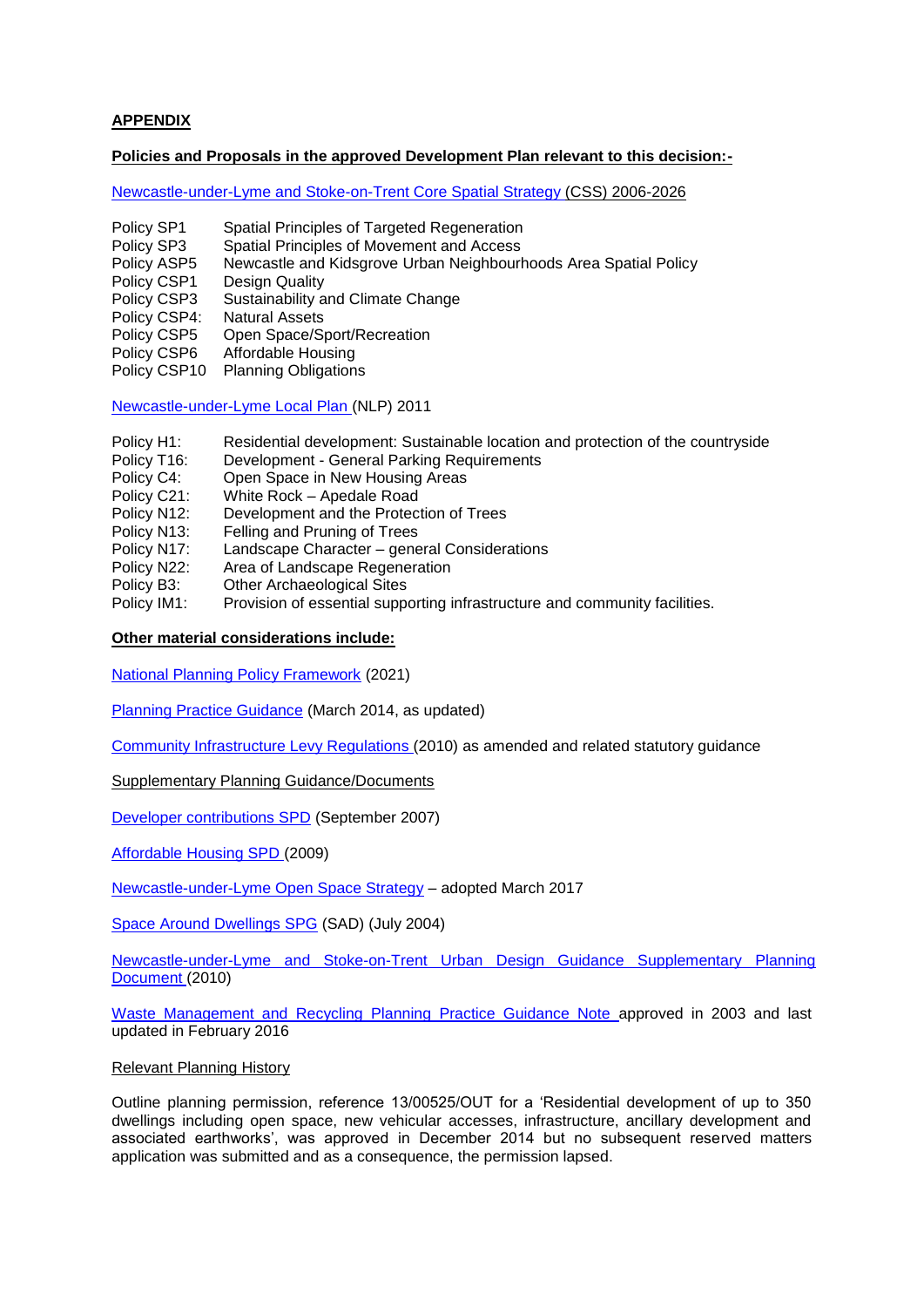#### Views of Consultees

The **Education Authority** advises that there are projected to be a sufficient number of school places both in the catchment area and/or wider cluster areas to mitigate the impact of this development at both primary and secondary phases of education. Therefore, an education contribution is not being sought and the proposed development is acceptable from an education perspective.

**Staffordshire County Council's Historic Environment Team** advises that previous archaeological works within the application site, which have included geophysical survey and archaeological trial trenching, have provided evidence to suggest that remains survive within specific areas of the site which are likely to relate to 1st to 2nd Century Roman domestic activity contemporary with the nearby Chesterton Roman fort.

The application is supported by an Archaeological Desk Based Assessment (ADBA) that provides a useful understanding of the developmental history of the site, previous archaeological works within the site, and the potential archaeological impact of the proposals. Therefore no objections are raised, subject to a pre commencement condition that secures the submission and approval of a written scheme of archaeological investigation.

**Staffordshire County Council's Rural Development Officer** advises that there are concerns that the development of 330 new dwellings in such close proximity to Apedale Community Country Park and its infrastructure, which includes impacts on the path network (containing a number of Public Rights of Way), as well as on areas of ecological sensitivity, will increase visitor pressure across these area. Therefore, a developer contribution, to help offset impacts from the proposed development, to mitigate for this increased usage of the country park is suggested.

**Natural England** advises that they have no comments to make on the application but their Standing Advice applies.

The Councils **Waste Management Section** has highlighted a number of issues with the layout of the scheme and how this would affect waste collection and storage arrangements.

The **County Highway Authority** initially recommended the application for refusal due to insufficient information but following the submission of amended and additional information and plans they now raise no objections subject to conditions which secure the following;

- Provision of access, internal roads, private drives, and parking areas,
- Surfacing materials and surface water drainage of private drives, and parking areas,
- The provision of a footway on the southern side of Apedale Road from the site access to the junction of Audley Road / Castle Street,
- Secure weatherproof cycle parking for plots without a garage,
- Garages retained for vehicle parking,
- Residential Travel Plan Framework, and
- Construction Management Plan (CMP).

A travel plan monitoring fee of £7,000 is requested and secured via a S106 Agreement.

The **Lead Local Flood Authority** raises no objections following the submission of additional information. However, they request a condition which requires a detailed surface water drainage scheme to be submitted for approval prior to any development commencing on site.

**United Utilities** raised no objections to the proposal subject to conditions to secure a surface water drainage scheme and the draining of foul and surface water from separate systems.

Staffordshire County Council as the **Minerals and Waste Authority** advises that the site is a former clay quarry, which has not been worked in recent times, and has naturally revegetated to provide grazing land. They advise that the site falls almost entirely within the Mineral Safeguarding Area (MSA) for Brick Clay, as defined in the Minerals Local Plan for Staffordshire (2015 – 2030). In addition, the major part of the application site is subject to a planning permission granted in 1949 for the working of clay, and deposit of waste materials.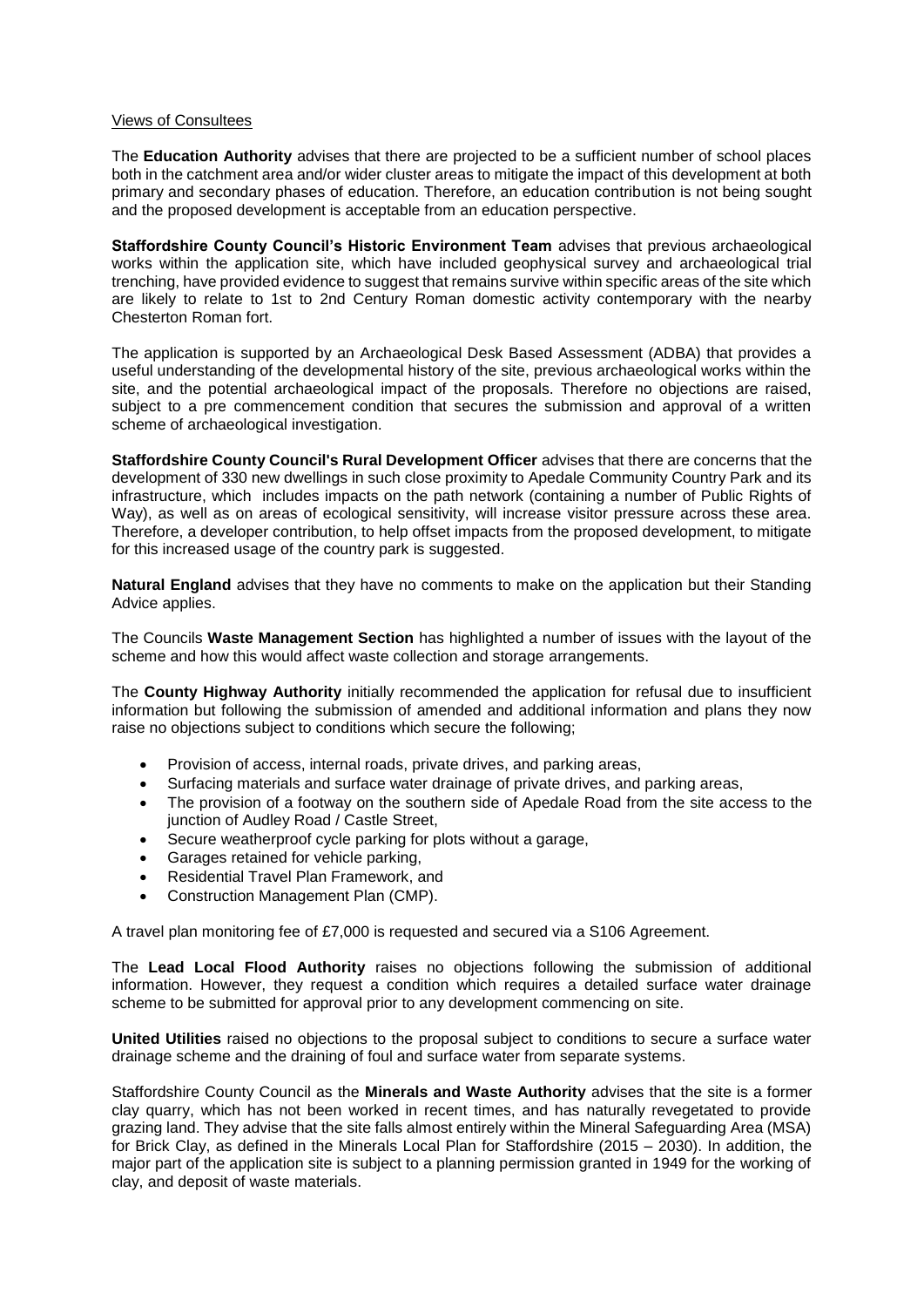There are no objections to the application on the basis that the proposed development will not lead to the permanent sterilisation of significant mineral reserves. It is recommended that appropriate works are incorporated into the development to ensure the satisfactory restoration of the whole site and the safeguarding of protected species and enhancement of their habitats as well as an agreement secured that there is no further implementation of the mineral permission. The County Council will also need to pursue a separate application for Prohibition Order to prohibit the resumption of mineral working.

The **Environment Agency** raises no objections to the proposed development on the basis of the revised Flood Risk Assessment but they recommend a condition that the development is carried out in accordance with the revised FRA and no built development shall be carried out in Flood Zone 3.

The **Environmental Health Division** have responded in respect of contaminated land matters only and raise no objections subject to conditions which secure appropriate mitigation and remediation measures.

The **Landscape Development Section (LDS)** continue to raise concerns with the visual impacts of the proposed development and the level of open space, including play provision within the site. Concerns have also been expressed about the level of tree loss, in particular category B trees.

Following the submission of amended details there are still concerns about the level and type of provision, along with the location of the provision within the development. They also request that a financial contribution to a NEAP' should go to the nearby Multi Use Games Area Loomer Road and Chesterton Park for resurfacing works, line painting and replacement fencing panels.

The **Crime Prevention Design Advisor** advises that the proposed development has some notable positive proposed layout elements that should substantially reduce opportunities for crime and antisocial behaviour. A number of other crime prevention design measures are also advised, including lighting, contained within the Secured by Design Homes 2019 design guide document.

**Staffordshire Wildlife Trust** have submitted a series of strong objections to the application following information submitted by the applicant. SWT advise that the proposal is unacceptable in terms of biodiversity policy and good practice. In particular they make the following key points;

- The Biodiversity Impact Assessment concludes that a net loss of 46.31 habitat units, or a 56.19% loss, would occur under the current proposals. This is a very significant deficit that cannot be mitigated within the site;
- The assessment has undervalued the habitats within the former quarry, much of which are of high, not medium, distinctiveness. The predicted units of loss are higher than calculated;
- It is against best practice for biodiversity net gain to lose priority habitats or part of a candidate Local Wildlife Site to offset this elsewhere. The mitigation hierarchy has not been adequately followed;
- The monetary contribution offered by Knights plc to provide compensatory habitat elsewhere is inadequate and based on inappropriate prices per unit. The contribution would not provide a net gain, and there is no evidence to show that all administrative, legal and practical costs for identifying, agreeing, surveying, enhancing and managing a suitable offset site for 30 years would be covered;
- No suitable offsetting site has been identified and there is no certainty that the distinctive habitats to be lost could be recreated elsewhere;
- Destruction of this site could set a precedent that in Newcastle Borough, any high value sites may be lost for a sum of money- this is not how BNG should be used; and
- Unless the proposals can be amended to retain and maintain the former quarry area in its entirety, the application should be refused.

A smaller development, avoiding priority habitats, and balancing impacts appropriately, could be acceptable from an ecology standpoint.

The **Staffordshire County Council Ecologist (SCCE)** advises that on the basis that the amelioration of the quarry slopes will be required, meaning this area will be effectively lost anyway, the on-site habitat retention and enhancement, together with the off-site compensation payment offered, are adequate but measures to protect and enhance biodiversity should be secured through conditions. In particular, the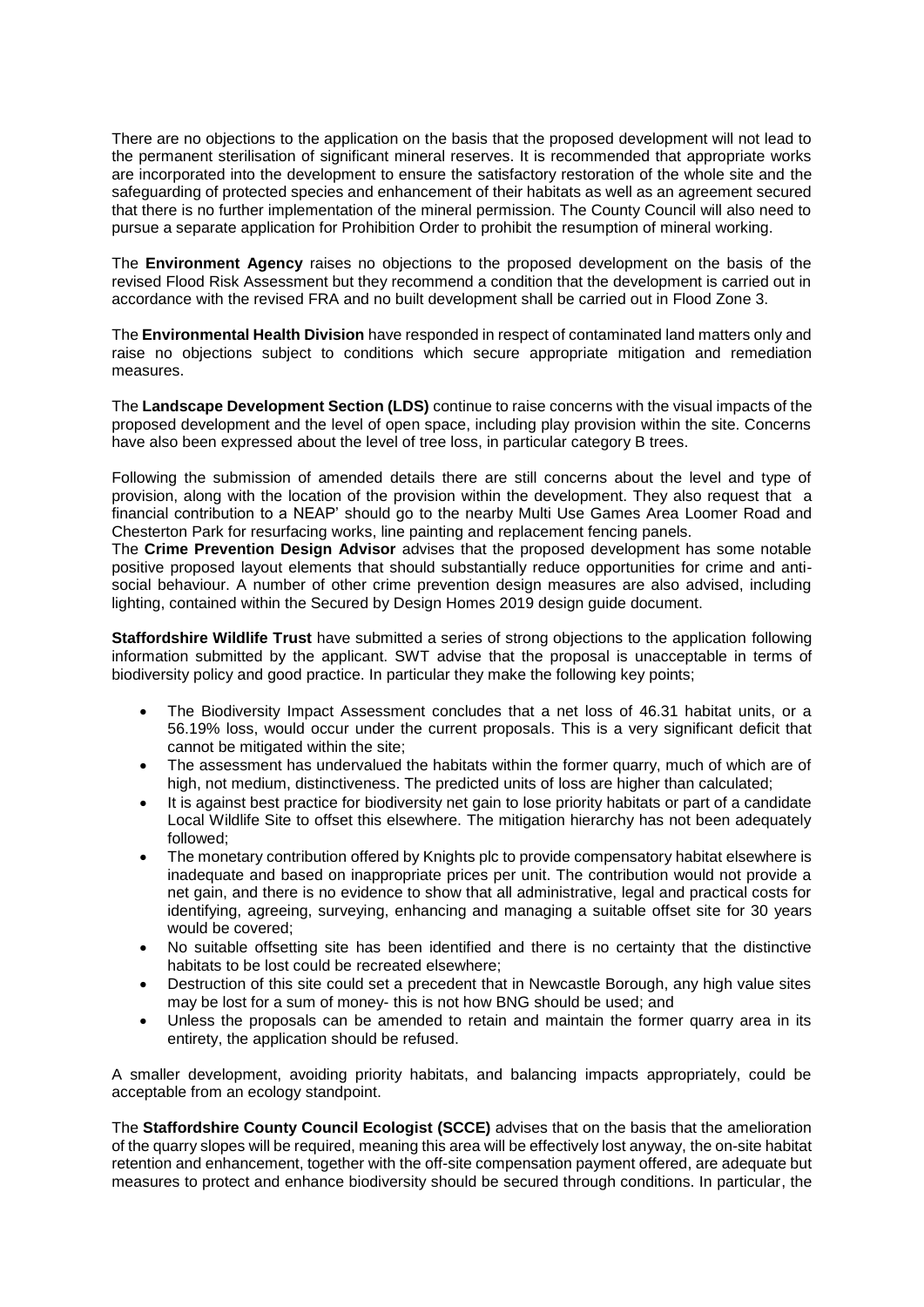SCCE acknowledges that there have been several objections from Staffordshire Wildlife Trust to the proposal which has resulted in various rebuttals to the objections raised from the applicant's ecology consultants. The SCCE has responded to specific points and made recommendations and conditions, these are;

- Prior to commencement of any site works, submission of a Construction Environment Management Plan for approval that details all measures to be taken to protect species and habitats on- and off- site.
- Prior to commencement of any site works, an Ecology and Landscape Mitigation and Management Plan to be submitted for approval.
- Removal of vegetation shall be undertaken outside of bird nesting season (1<sup>st</sup> March to end August.) If this is not possible then a suitably qualified ecologist shall check the areas concerned immediately prior to the clearance works to ensure that no nesting or nest-building birds are present. If any nesting birds are present, then the vegetation or buildings shall not be removed until the fledglings have left the nest.
- Submission of boundary fence details for gardens that include gaps of minimum 130mm square at ground level at least every 10m running length or that do not seal to the ground at all between posts with a 120mm gap from fence base to ground
- Prior to occupation, a lighting design strategy for biodiversity for all public areas, plus external spaces of properties to the west of the site shall be submitted to and approved in writing by the local planning authority. The strategy shall:
	- a) identify those areas/features on site that are particularly sensitive for bats and that are likely to cause disturbance in or around their breeding sites and resting places or along important routes used to access key areas of their territory, for example, for foraging; and
	- b) show how and where external lighting will be installed (through the provision of appropriate lighting contour plans and technical specifications) so that it can be clearly demonstrated that areas to be lit will not disturb or prevent the above species using their territory or having access to their breeding sites and resting places.
- All external lighting shall be installed in accordance with the specifications and locations set out in the strategy, and these shall be maintained thereafter in accordance with the strategy. Under no circumstances should any other external lighting be installed without prior consent from the local planning authority.
- Prior to the commencement of the development, details of biodiversity enhancement measures including 30 number integrated bat tubes or bat boxes within the new buildings shall be submitted to and approved in writing by the local planning authority. The approved measures shall be incorporated into the scheme and be fully constructed prior to occupation of the buildings and retained as such thereafter.
- Prior to the commencement of the development, details of the type and location of biodiversity enhancement measures including 5 groups of 3 number swift bricks and 10 number house sparrow terraces on or integrated into north- or east- facing brickwork of the new buildings shall be submitted to and approved in writing by the local planning authority. The approved measures shall be incorporated into the scheme and be fully constructed prior to occupation of the buildings and retained as such thereafter.
- Revision of landscape plans to:
	- a) Exclude Ribes sanguineum
	- b) Include tree/ hedge replacement / gapping up on east and south boundaries
- Prior to seeding of habitat creation areas, submission of soil test results for approval.
- Prior to commencement of any site works, submission of a pre-commencement badger survey.

Comments were also invited from the **Councils Housing Strategy Section, Economic Regeneration, Planning Policy, United Utilities and the Greater Chesterton Locality Action Partnership (LAP)**  and in the absence of any comments from them by the due date it must be assumed that they have no observations to make upon the application.

## Representations